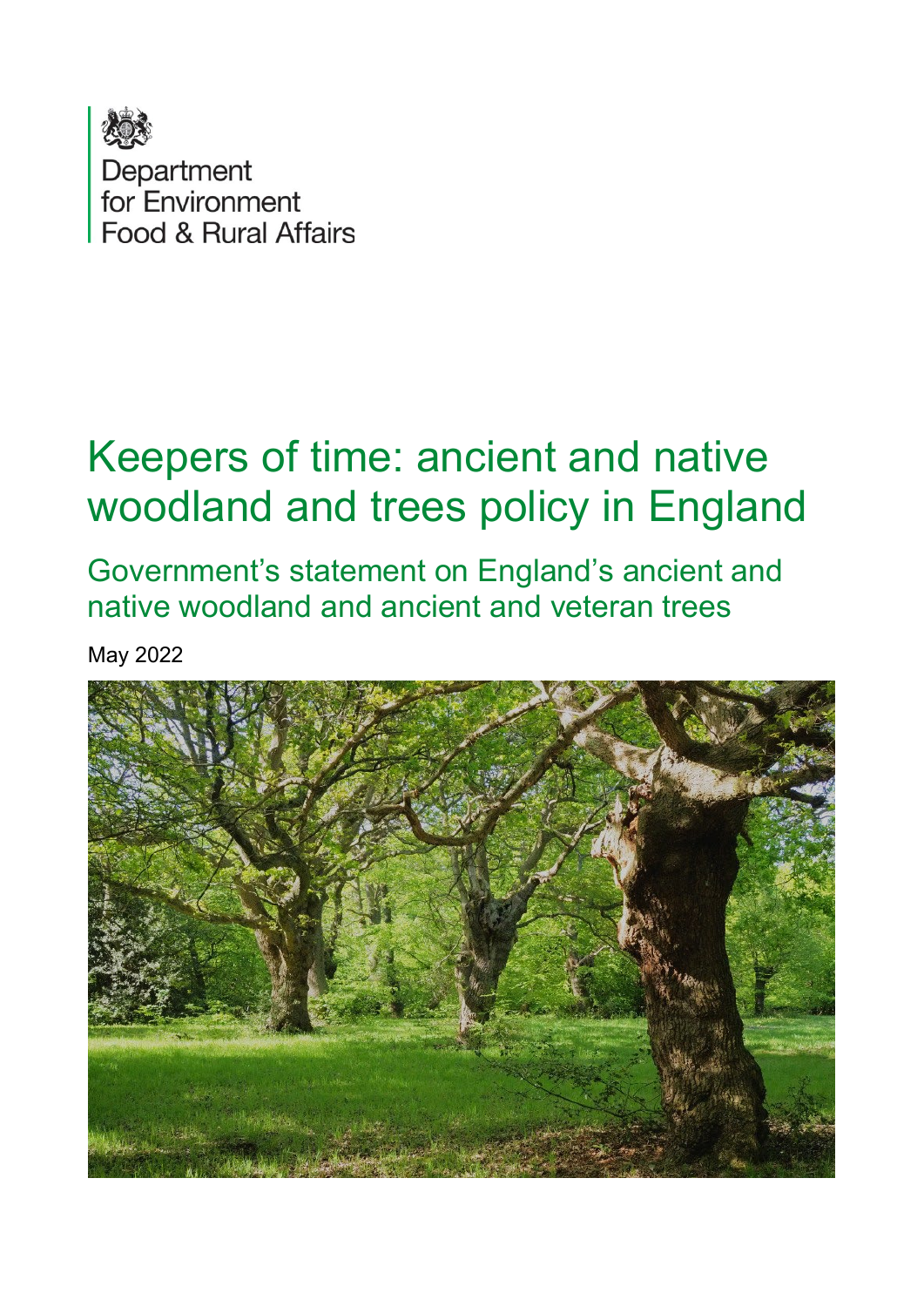We are the Department for Environment, Food and Rural Affairs. We're responsible for improving and protecting the environment, growing the green economy, sustaining thriving rural communities and supporting our world-class food, farming and fishing industries.

We work closely with our 33 agencies and arm's length bodies on our ambition to make our air purer, our water cleaner, our land greener and our food more sustainable. Our mission is to restore and enhance the environment for the next generation, and to leave the environment in a better state than we found it.



#### © Crown copyright 2022

This information is licensed under the Open Government Licence v3.0. To view this licence, visit [www.nationalarchives.gov.uk/doc/open-government-licence/](http://www.nationalarchives.gov.uk/doc/open-government-licence/) 

This publication is available at [www.gov.uk/government/publications](http://www.gov.uk/government/publications) 

Any enquiries regarding this publication should be sent to us at Defra, Seacole Building, 2 Marsham Street, London SW1P 4DF.

PB 14749

[www.gov.uk/defra](http://www.gov.uk/defra)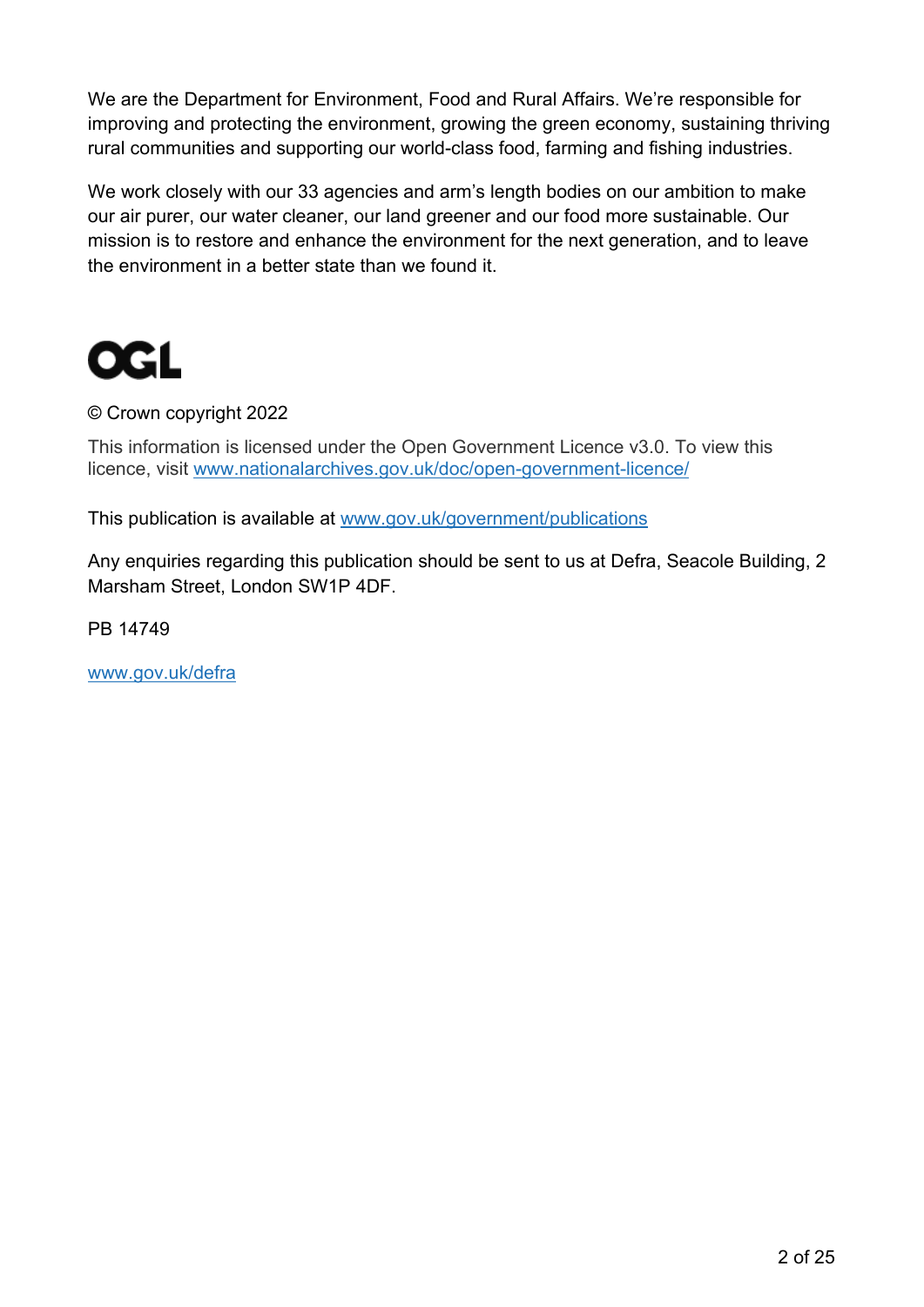# **Contents**

| The value of ancient and native woodlands and ancient and veteran trees 9 |  |
|---------------------------------------------------------------------------|--|
|                                                                           |  |
|                                                                           |  |
|                                                                           |  |
|                                                                           |  |
|                                                                           |  |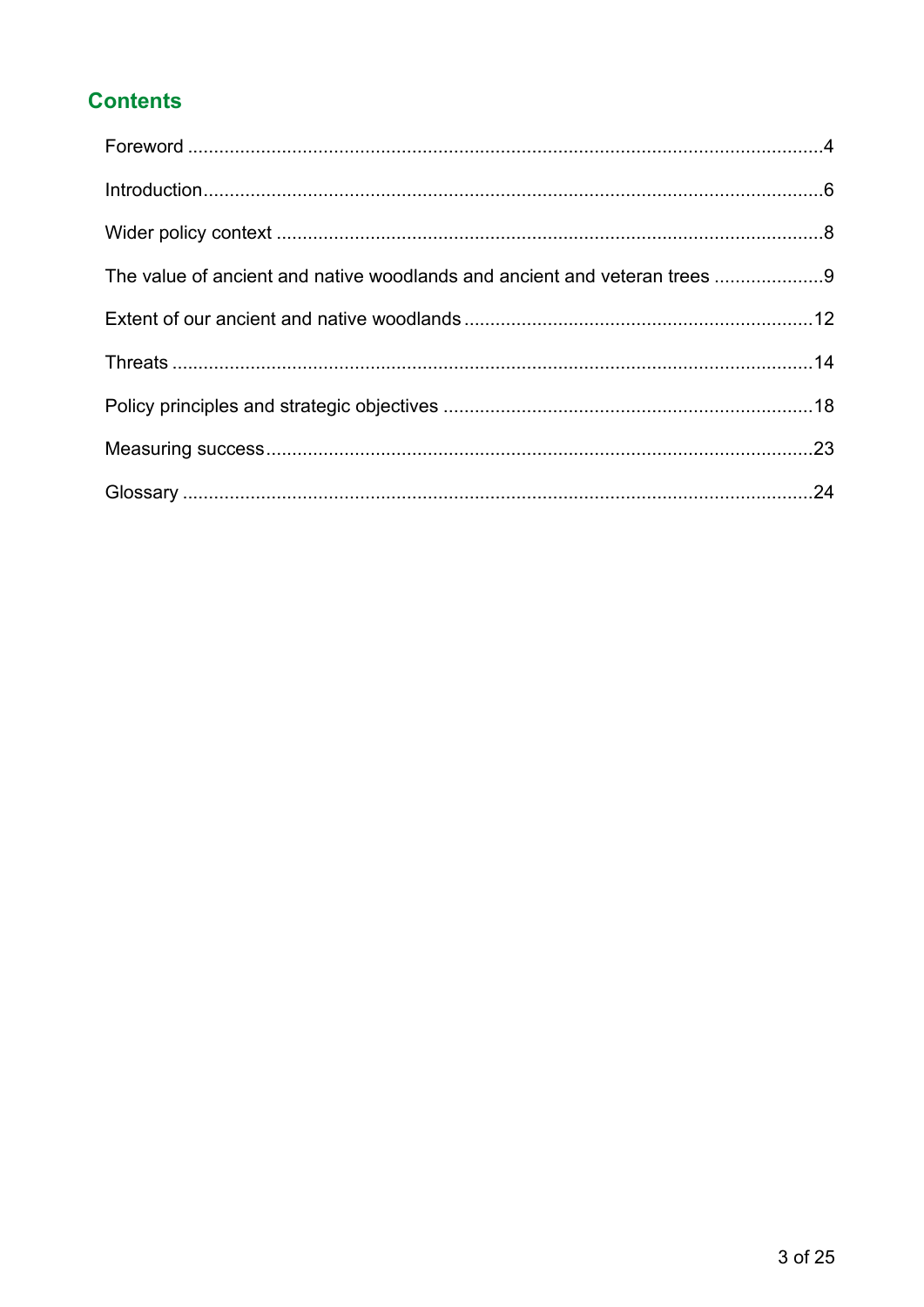# <span id="page-3-0"></span>**Foreword**

The oldest tree in England is believed to be 2,000 to 3,000 years old. It has lived through much of our recorded history, and borne witness to unprecedented change. In that time it has also provided shade, cleaned our air and water, nurtured our soil and wildlife, and sequestered carbon.

There have been attempts made to value our ancient trees and woodland, and in truth it's not possible to fully and accurately capture the sheer range of benefits they provide. But what we do know is that their value is vast, and too often underappreciated.

Ancient trees and woodlands are a part of our natural heritage and they are simply irreplaceable. They provide unique ecological conditions and support whole ecosystems that cannot be found anywhere else. The presence of Hazel Gloves Fungus for example is a clear indicator of clean air and Atlantic rainforest conditions, a rare and important type of ancient woodland.

This Government has made significant commitments to establish new trees and woodland across the country, but it is no less vital to preserve what we have now. This presents unique challenges, particularly for ancient woodland and veteran trees. In 2005, the Government set out its initial vision for responding to these challenges through the Keepers of time. There has been progress since then in identifying, protecting and restoring these national treasures. However, since then while the nation's appreciation for nature has only grown, so too have historic pressures from climate change to population growth.

That is why we committed to update the Keepers of time policy in the England Trees Action Plan, to ensure that our approach is up to date with the latest threats and opportunities to properly safeguard and restore our ancient woodland. We will seek to increase the extent of native woodland in a way that enhances the connectivity and resilience of ancient woodland, as part of establishing the Nature Recovery Network.

We will improve the ecological condition of ancient woodland and ancient and veteran



trees, ensuring they are appropriately managed for the long term. We will conserve the rare, threatened or priority species that rely on ancient woodland, such as dormouse and pine marten. We will reduce the pressures on ancient woodland, and ensure they are more resilient to the threats of climate change, pests and disease. And we will value ancient woodland and ancient and veteran trees, making sure they are recognised for their natural capital and cultural value, and making an increasing contribution to our health and wellbeing. In this way we can ensure we hand over these irreplaceable habitats in a better state for the next generation.

Lord Goldsmith Minister of State (Minister for Pacific and the Environment)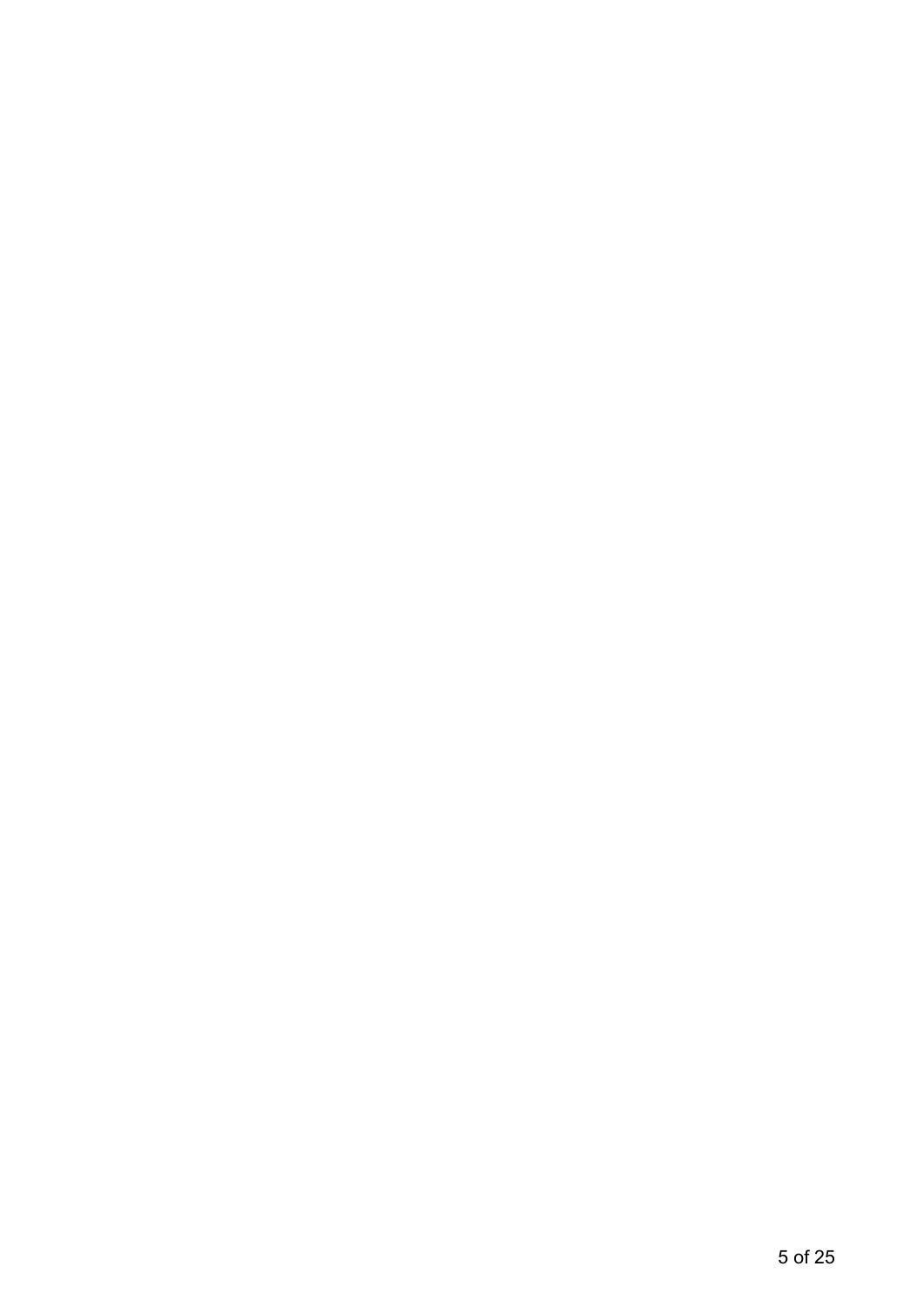# <span id="page-5-0"></span>**Introduction**

Keepers of Time is the Government's policy for ancient and native woodland and ancient and veteran trees in England. This statement updates the policy to recognise the value of ancient and native woodlands and ancient and veteran trees in England. This policy updates the Government's commitment to evaluating the threats that face these habitats. The policy also sets out our principles and objectives to protect and improve these habitats for future generations.

The Government position on the Keepers of time policy has not changed. But it is important to make sure we reference the latest evidence and information available and focus on the most important issues faced today. Therefore, in the [England Trees Action](https://www.gov.uk/government/publications/england-trees-action-plan-2021-to-2024#:%7E:text=The%20England%20Trees%20Action%20Plan,England%20by%202050%20and%20beyond.)  [Plan 2021,](https://www.gov.uk/government/publications/england-trees-action-plan-2021-to-2024#:%7E:text=The%20England%20Trees%20Action%20Plan,England%20by%202050%20and%20beyond.) the Government committed to update the Keepers of time policy statement.

Since the Keepers of time policy was published in 2005, there has been significant progress on the protection and improvement of ancient and native woodland, and ancient and veteran trees. Over 27,000 hectares of plantations on ancient woodland sites in England have been brought into restoration since 2010, which has improved their ecological condition. The [managing ancient and native woodland practice guide](https://www.gov.uk/government/publications/managing-ancient-and-native-woodland-in-england) was released in 2010 which provides guidance to help land managers make appropriate management decisions.

The Government increased protection for ancient woodland and ancient and veteran trees in the planning system by amending the National Planning Policy Framework in 2012 and again in 2018. The National Planning Policy Framework outlines that development that results in the loss or deterioration of irreplaceable habitats, such as ancient woodlands, ancient and veteran trees should be refused unless there are wholly exceptional reasons, and a suitable compensation strategy exists.

To support this, Natural England and the Forestry Commission publish [advice for making](https://www.gov.uk/guidance/ancient-woodland-ancient-trees-and-veteran-trees-advice-for-making-planning-decisions)  [planning decisions](https://www.gov.uk/guidance/ancient-woodland-ancient-trees-and-veteran-trees-advice-for-making-planning-decisions) that helps local planning authorities make planning decisions that affect ancient woodland and ancient and veteran trees.

Since 2006, Natural England and partners have continued to update the Ancient Woodland Inventory. The updated inventory identifies more areas of ancient woodland in England and now includes woodlands smaller than 2 hectares. Woodland Trust also developed the [Ancient Tree Inventory](https://ati.woodlandtrust.org.uk/) to identify and protect notable ancient and veteran trees.

The [Woodland Wildlife Toolkit](https://woodlandwildlifetoolkit.sylva.org.uk/) provides advice on managing woodlands for wildlife. In particular, it focuses on rare and declining species that are dependent on woodland habitats. Woodland managers can use this toolkit to assess the current ecological condition of our ancient and native woodlands and identify where we need to focus efforts to improve condition.

While we have made progress on protecting these trees and habitats from loss and improving their ecological condition, there is still more to do. The need to protect and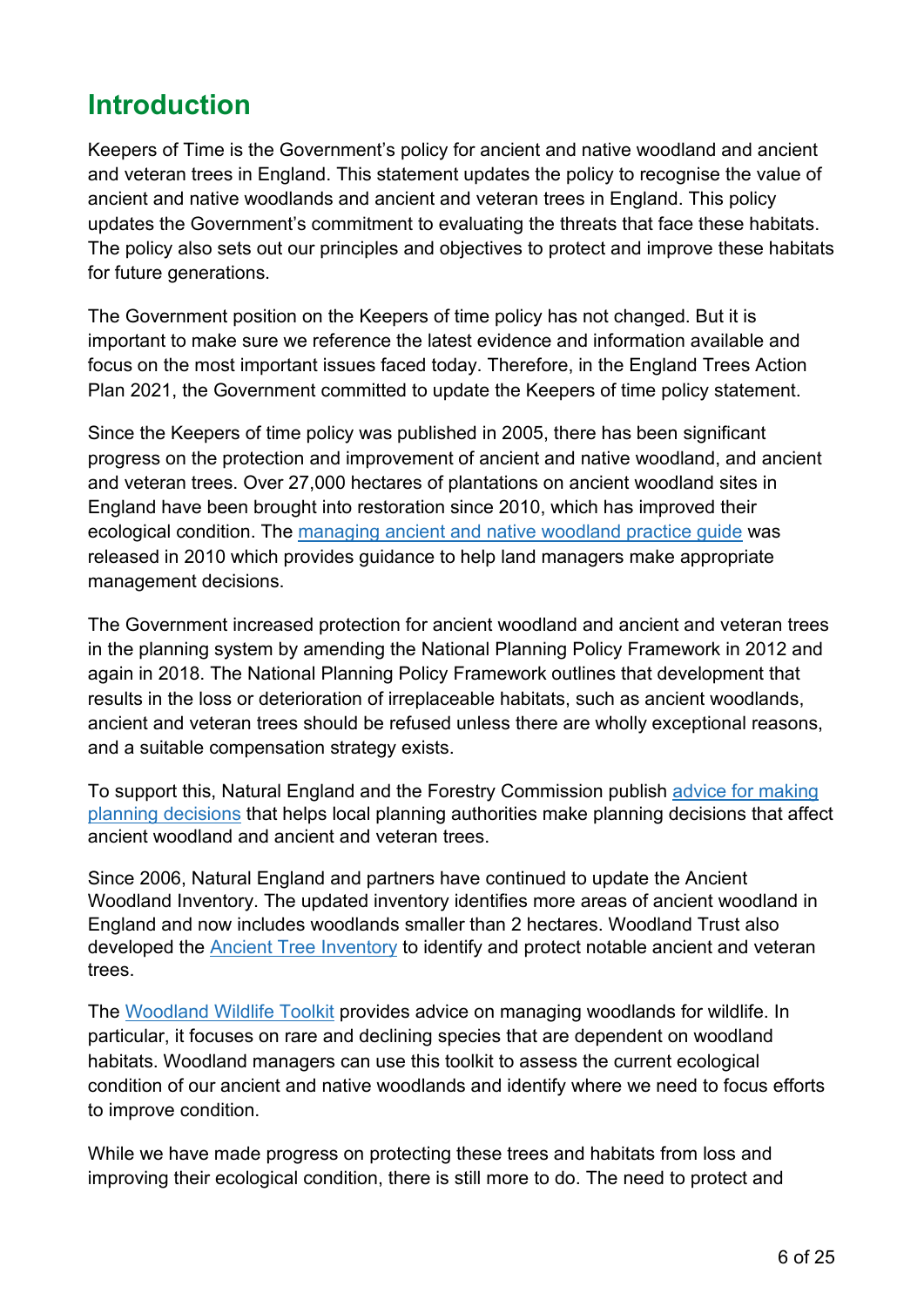improve ancient and native woodland and ancient and veteran trees for people, nature, climate and the economy is still as relevant today as it was in 2005.

Throughout this document, when we make reference to ancient woodland we are referring to all habitat types that sit within this category. Unless otherwise stated, this includes:

- ancient semi-natural woodland
- plantations of ancient woodland sites
- ancient wood pasture and parkland
- infilled ancient wood pasture and parkland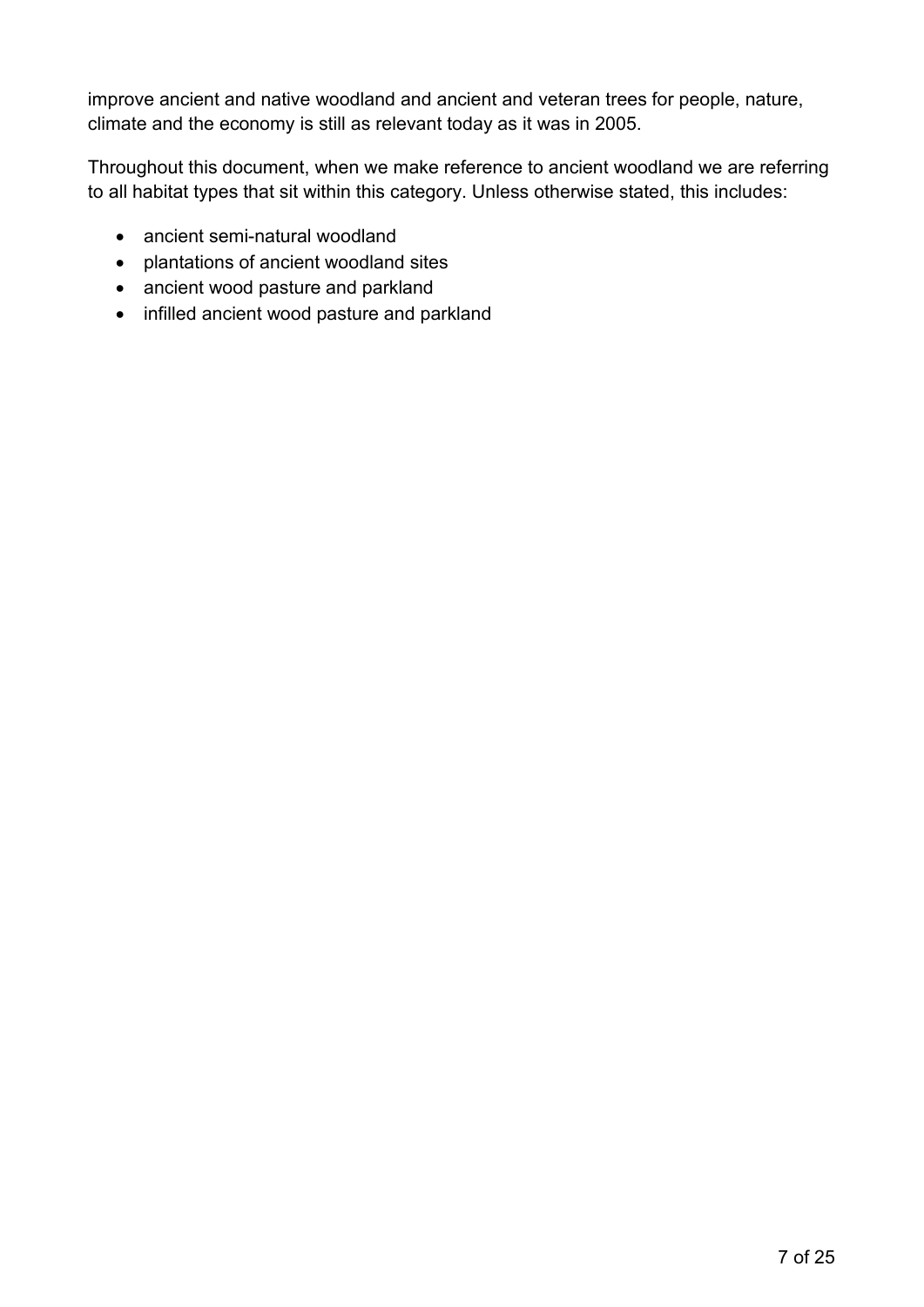# <span id="page-7-0"></span>**Wider policy context**

The [England Trees Action Plan](https://www.gov.uk/government/publications/england-trees-action-plan-2021-to-2024#:%7E:text=The%20England%20Trees%20Action%20Plan,England%20by%202050%20and%20beyond.) 2021 is the Government's long-term vision for trees and woodland. It presents how we will achieve our ambition of planting, protecting, and managing trees to deliver more for society, nature, climate and the economy.

The England Trees Action Plan commits to better protect and increase the resilience of ancient woodlands and ancient and veteran trees. It recognises their cultural and ecological value that has accumulated over hundreds of years. Refreshing this Keepers of time policy document to better reflect current policy and ambition is an important commitment within the England Trees Action Plan.

The Government is also implementing a wider suite of policies and commitments which the Keepers of time policy will help deliver. In turn, these will reinforce the value and importance of ancient and native woodland and ancient and veteran trees.

Protecting and enhancing ancient and native woodland and ancient and veteran trees will contribute to achieving the Government's proposed environmental targets, such as the tree canopy and woodland cover target. Better management of these habitats will also support the climate objectives set out in the [Net Zero Strategy 2021](https://www.gov.uk/government/publications/net-zero-strategy) by improving carbon sequestration. It will also help to mitigate the climate adaptation risks outlined in the UK [Climate Change Risk Assessment 2022.](https://www.gov.uk/government/publications/uk-climate-change-risk-assessment-2022)

Ancient and native woodlands and ancient and veteran trees are extremely important habitats for biodiversity. Better protection and management will support government ambitions to halt biodiversity loss by 2030. Ancient and native woodland will also form a significant part of the Nature Recovery Networks being established through the 25 Year [Environment Plan.](https://www.gov.uk/government/publications/25-year-environment-plan)

The Environment Act 2021 introduced Local Nature Recovery Strategies and Biodiversity Net Gain. These will support ancient and native woodland and ancient and veteran trees by establishing a co-ordinated approach to landscape level planning within the built environment.

Defra is considering how best to support and incentivise the management of ancient woodlands, ancient and veteran trees and ancient wood pasture in future environmental land management schemes.

Internationally, the UK is a leading voice against deforestation and unsustainable land use and our COP26 Presidency in 2021 drove forward action to protect forests in important biomes. Action to protect domestic woodlands allows us to champion afforestation on the international stage.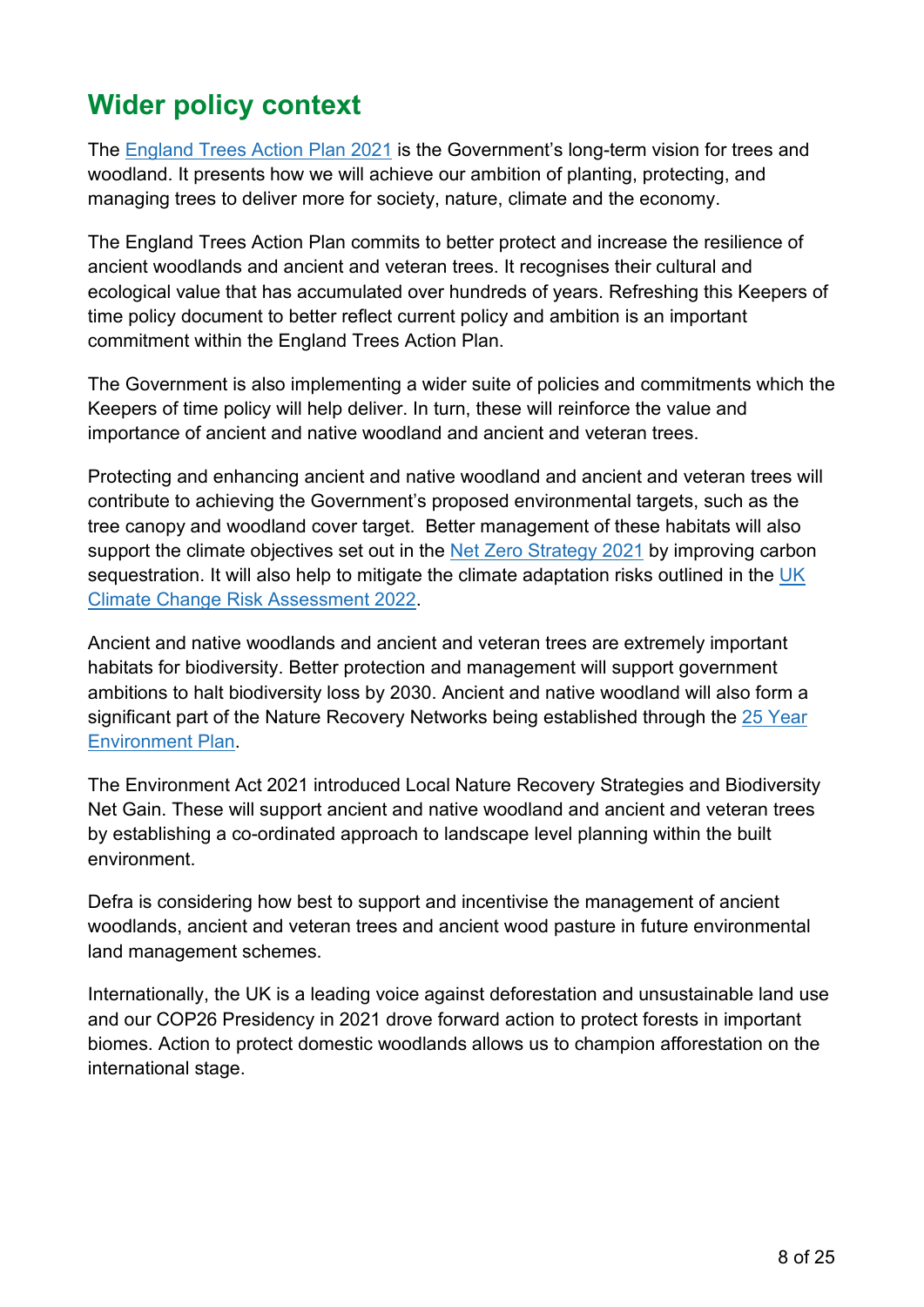# <span id="page-8-0"></span>**The value of ancient and native woodlands and ancient and veteran trees**

England's ancient and native woodlands and ancient and veteran trees support high levels of biodiversity. They are home to a quarter of England's priority species for conservation. They also deliver many ecosystem services including water and soil regulation, carbon storage, support for people's wellbeing and their long-standing cultural values.

These woodlands can also provide timber and non-timber forest products, contributing to the economy and providing revenue for landowners. Protecting and managing ancient trees and woodlands while expanding and connecting them with new native woodlands is vital. It will maximise the benefits these woodlands give to nature and people and address the biodiversity and climate crises.

## **Figure 1 – Hierarchy of value for native trees and woodlands**

This is a hierarchy of value for the types of distinct habitat classed as native trees and woodlands. It reflects their contributions to biodiversity richness, cultural heritage and wider ecosystem services.



Our most valuable trees and habitats should receive the greatest protection. Recently established native woodland which, while still important, requires less stringent protection. The position in the hierarchy may inform the appropriate management objectives for each habitat type. A fuller description of each tree or habitat category is given in the glossary.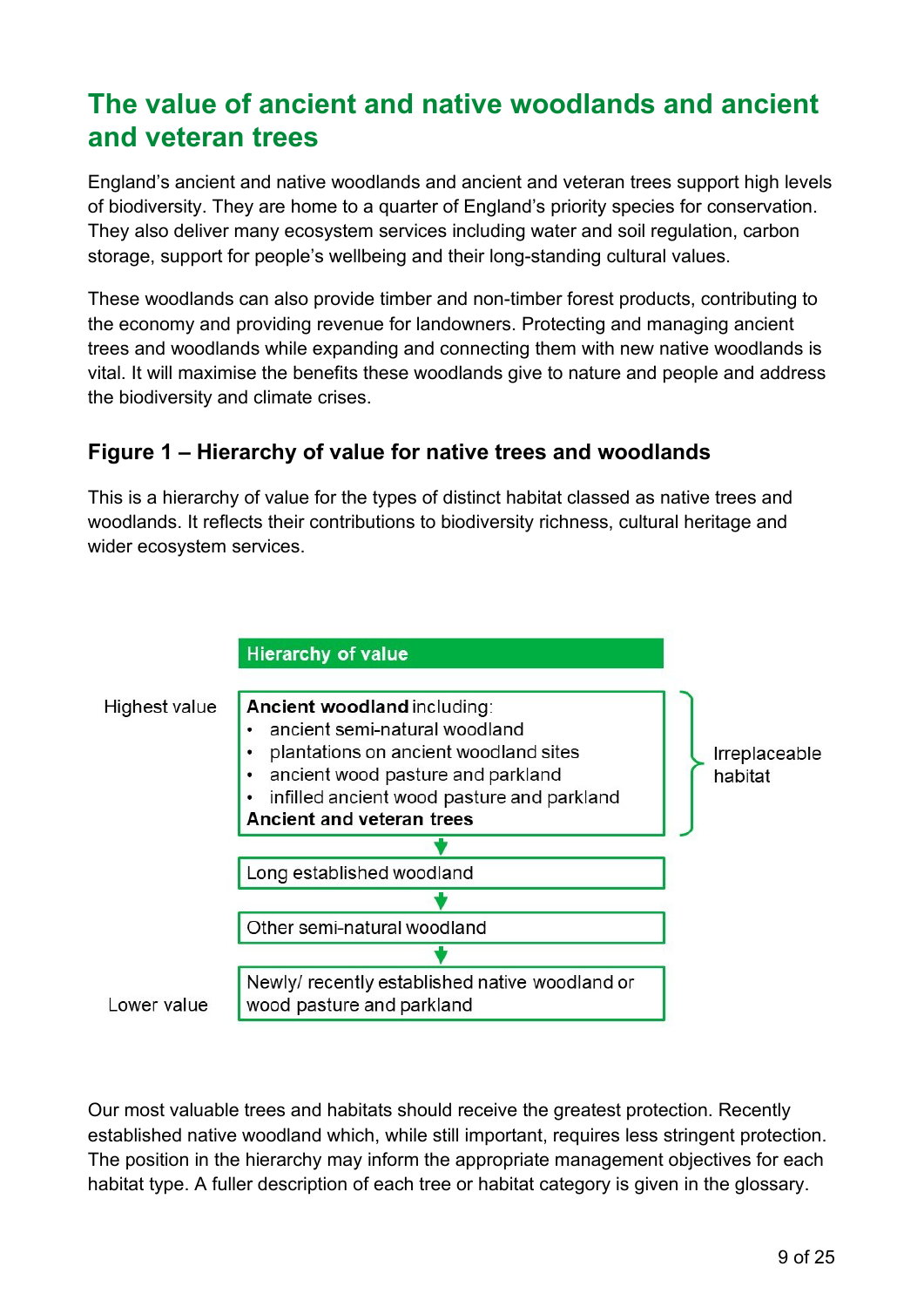#### **Ancient woodlands, ancient wood pastures and parkland, ancient and veteran trees**

Ancient woodlands, ancient wood pastures and parkland and ancient and veteran trees are irreplaceable habitats which must be protected. Their long-standing presence, species and form serve as a rich cultural record of past management practices.

Ancient and veteran trees are rich in biodiversity. They provide food, shelter and breeding sites to large numbers of species including birds, bats, fungi and insects, which are often restricted in their distribution. They can be found both inside and outside of woodlands.

#### **Ancient semi natural woodland and ancient wood pasture and parkland**

Many species of wildlife found in ancient semi natural woodland are also poor at colonising recent woodland. These species only survive due to the long continuity of woodland cover and undisturbed soil profiles. Ancient woodlands are also a rich source of genetic diversity, providing a natural seed bank of native species. Many of our best old growth habitats are found in ancient wood pasture and parkland. These represent some of the best ecological continuity in any woodland type as well as being important cultural and landscape features.

Although ancient woodland in England makes up only 28% of all woodland, it holds 38%<sup>[6]</sup> of all woodland carbon stored in living trees and must not be lost. In addition to the trees, woodland soils are also an important store of carbon. Woodlands will accumulate carbon for hundreds of years and this will continue throughout the lifetime of the trees.

#### **Plantations on ancient woodland sites and infilled ancient wood pasture and parkland**

Restoring ancient woodlands that are ecologically degraded is a high priority for the Government. This includes restoring plantations on ancient woodland sites by gradually transforming stands from non-native planted species to native species. Infilled ancient wood pasture and parkland could also be restored by removing the trees that have grown up and infilled the gaps between the veteran and ancient trees. Restoration will only be considered by the Forestry Commission where there is historical evidence of ancient wood pasture and parkland being present in the past. This could be open grown ancient and veteran trees and where there will be clear net ecological benefit in restoring infilled ancient wood pasture and parkland.

#### **Long established woodland**

Long established woodland has been present since at least 1893. While not ancient, these woodlands are still very important. They have had many decades to develop rich biodiversity and they often contain important old-growth features and deliver a range of ecosystem services.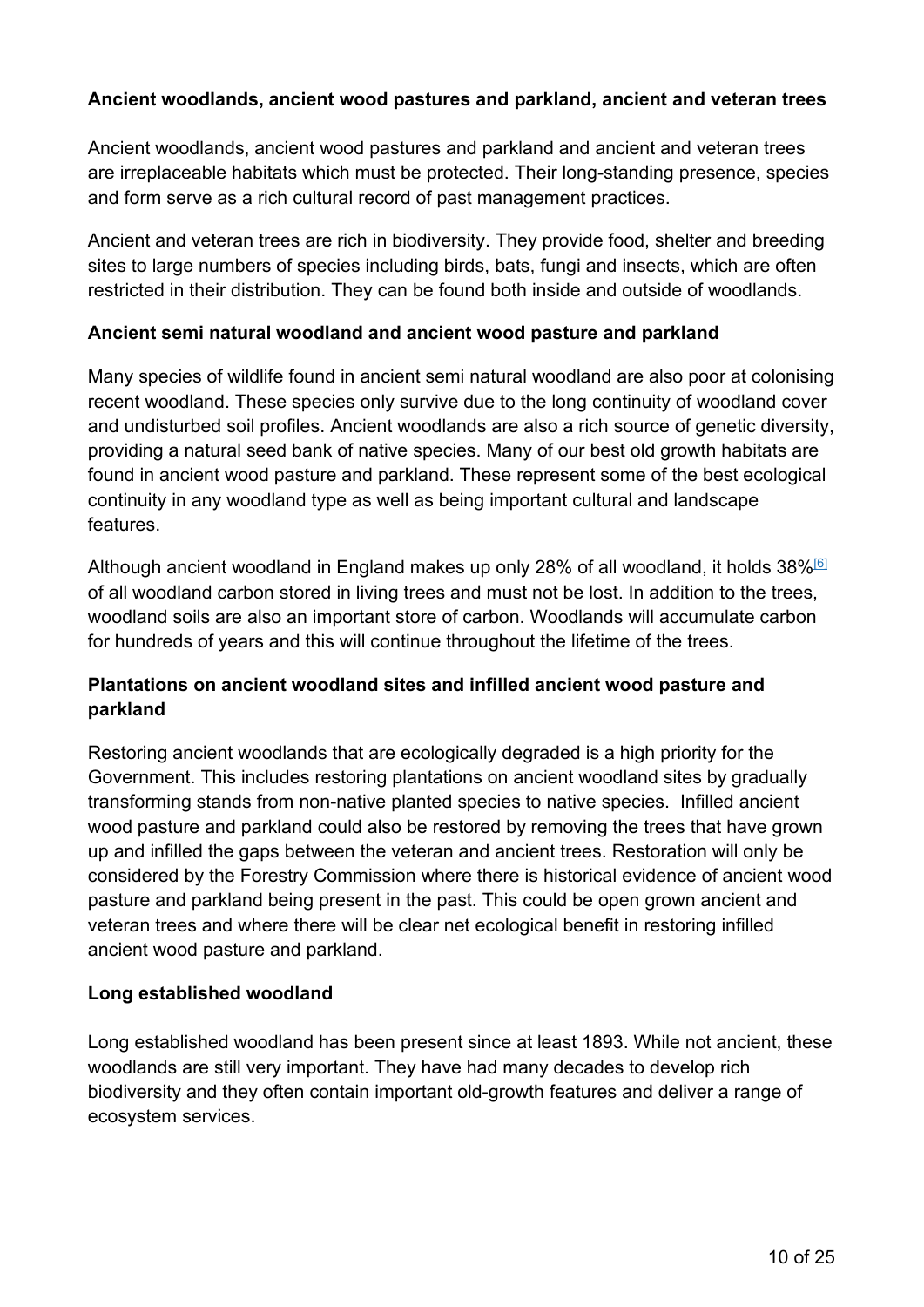#### **Other semi-natural woodlands**

Other semi-natural woodlands are when the woodland is not ancient or long established. Instead, it contains primarily native species with other semi-natural features. For example, deadwood and native ground flora. These woodlands are still important for biodiversity and nature recovery.

#### **Recently established native woodlands, wood pasture and parkland**

Recently established native woodlands or wood pasture and parkland are not yet as valuable as ancient and long-established woodland or other semi-natural woodland. However, these younger native woodlands also contribute to biodiversity and nature recovery as they can become very rich places for nature. They can develop complex mosaics with open space - providing structures, microhabitats and species that may not be as well represented in older woodlands or wood pastures and parklands. Allowing native trees to naturally regenerate and colonise will help support their adaptation to climate change and enhance ecological resilience.

#### **Mixed productive woodland**

The Government also recognises that well-planned, mixed productive woodland can provide environmental, social and economic benefits. They can also complement our native woodland habitats in the landscape. However, mixed productive woodland is outside the scope of this document.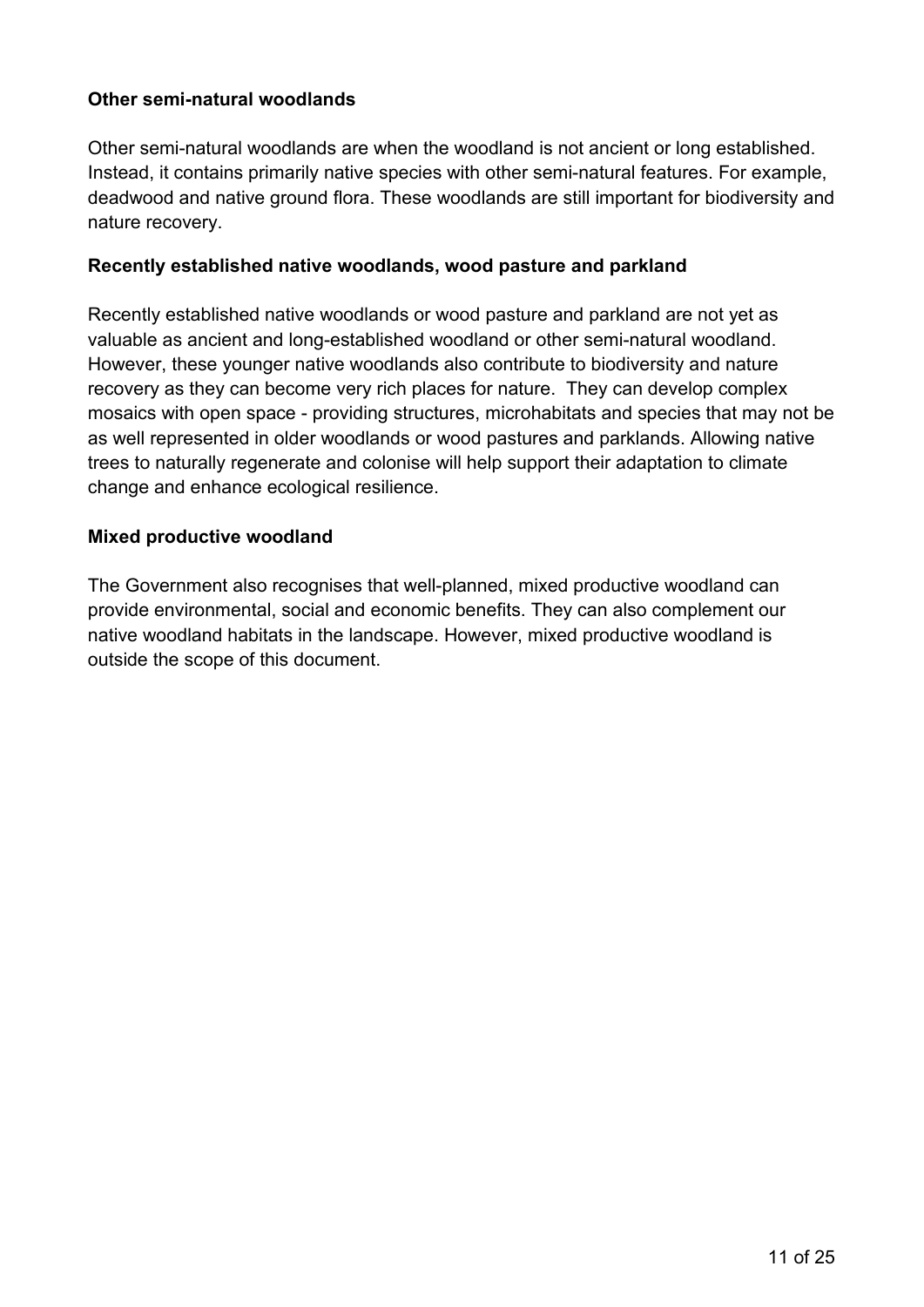# <span id="page-11-0"></span>**Extent of our ancient and native woodlands**

#### **Ancient woodland extent**

The total woodland cover in England is 1.3 million hectares, which accounts for around 10.1% of the total land area. Of this, around 914,000 hectares are identified as native woodland which equals 70% of England's woodland.

# **Figure 2 - Breakdown for the area of ancient semi natural woodland and plantations on ancient woodland sites compared to broadleaf and conifer woodlands in England.**



Figure 2 shows the breakdown by area for ancient woodland and other woodlands in England. It compares the areas of:

- ancient semi-natural woodland (215,156ha, 19%)
- plantations on ancient woodland sites (149,733ha, 13%)
- broadleaf woodlands (561,910ha, 49%)
- conifer woodlands (222,739ha, 19%)

We do not yet know the total area of ancient wood pasture and parkland and longestablished woodland in England. We aim to identify this by 2024 through:

- the ancient woodland inventory
- the long-established woodland inventory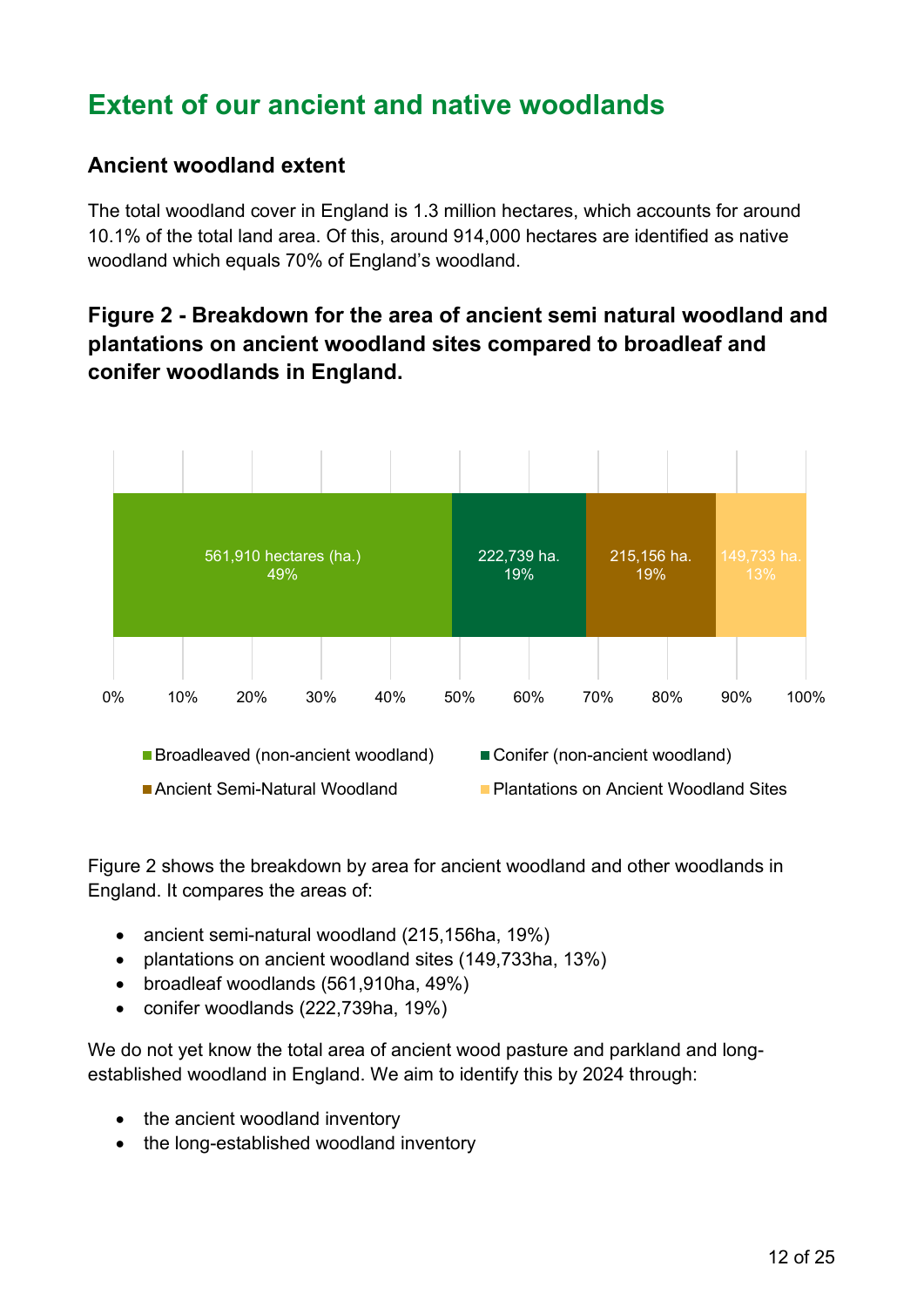Within the 149,733 hectares of plantations on ancient woodland sites recorded on the ancient woodland inventory, around half of the woodlands included are native plantations. Natural England is revising this data and many sites previously identified as plantations on ancient woodland sites will be reclassified as ancient semi-natural woodland. This is because they are native woodland plantations or restored ancient woodland.

The combined area of ancient woodlands that are over twenty-five hectares account for 58% of the total ancient woodland resource. However over 70% of the total number of ancient woodlands are less than 5 hectares in size. The small size of these woodlands can lead to a greater risk from threats and lead to deterioration of the resource.

Ancient woodland in England can be identified by using the Ancient Woodland Inventory mapping layer. This data is available on [Magic](https://magic.defra.gov.uk/) maps and is an essential tool for anyone making decisions or plans that involve or effect ancient woodland. This dataset is not complete and ancient woodland may be present on sites, even if not included on the Ancient Woodland Inventory.

#### **Ancient and veteran tree extent**

It is difficult to calculate the number of ancient and veteran trees that are currently in England. So far, we have recorded over 111,000 trees. We know the full extent of this resource is much greater, but we do not have the data to showcase this. To identify ancient and veteran trees, the most complete record currently available is the [Ancient Tree](https://ati.woodlandtrust.org.uk/)  [Inventory](https://ati.woodlandtrust.org.uk/) which is run by the Woodland Trust.

All ancient woodland and ancient and veteran trees are irreplaceable, regardless of whether they are present on the Ancient Woodland Inventory or Ancient Tree Inventory.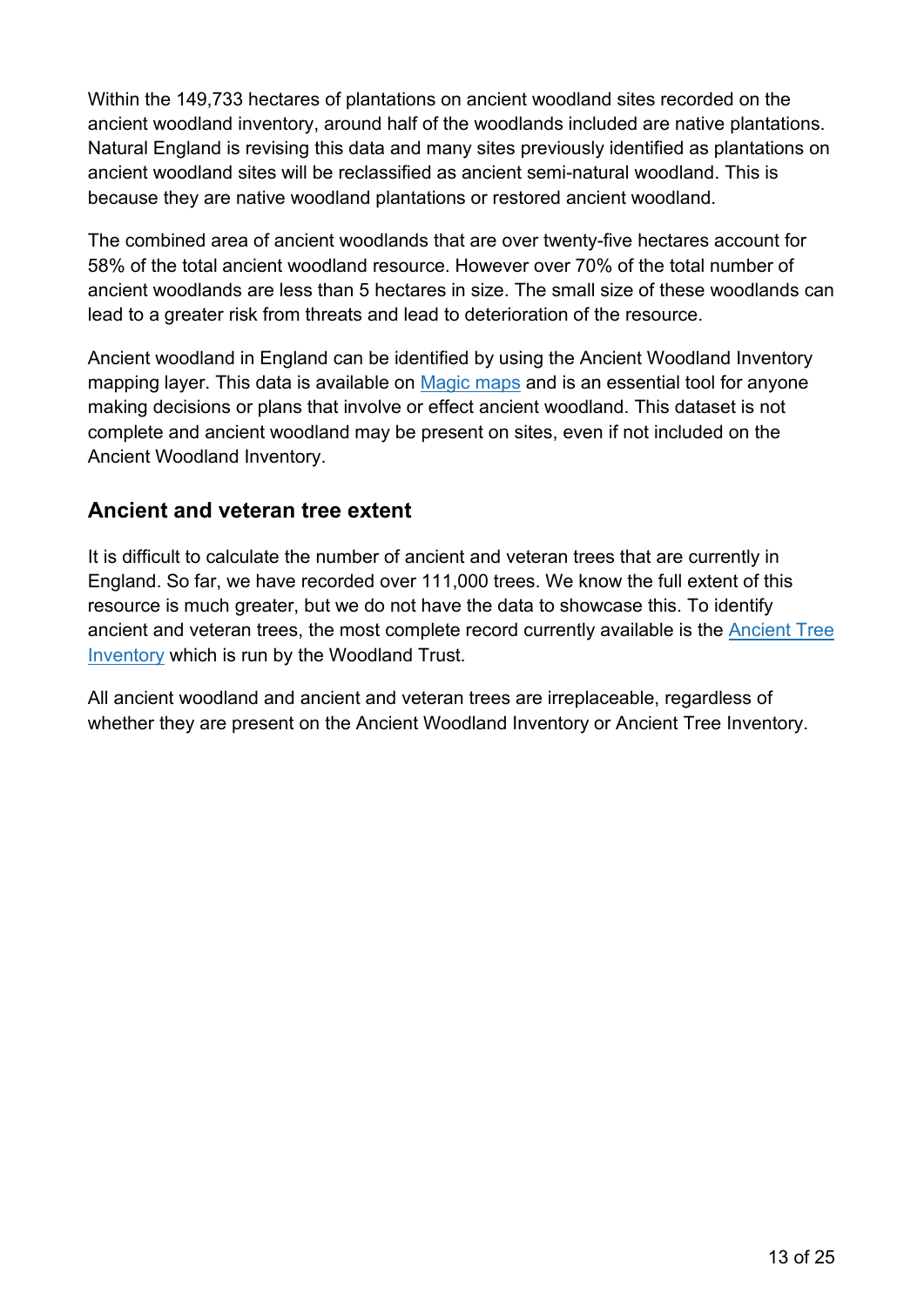# <span id="page-13-0"></span>**Threats**

Our ancient and native woodlands and ancient and veteran trees are immensely rich habitats. Highly valued by their owners and users, many are declining or threatened. Sustainable management is key to realising their potential.

Threats to our ancient and native woodlands can be immediate, direct and absolute. For example, loss to infrastructure, development or unauthorised felling of trees. Threats can also be slower and more subtle, for example, climate change, tree diseases, shading from plantations or by invasive species such as rhododendron.

There are also more widespread environmental changes that can threaten woodland and cause deterioration of habitats. For example, diffuse pollution and functional isolation of woodlands from other woodlands and semi-natural habitats as the built environment expands nearby.

### **Fragmentation**

Many ancient and native woodlands are very small and have become increasingly isolated from other semi-natural habitats. This fragmentation means that if a species disappears from a woodland, there is no nearby source from which it can recolonise. This can also affect ancient and veteran trees. The intensification of agriculture and increased pressure from development over recent decades has exacerbated the effects of isolation. Many of the species associated with our woody habitats are poor dispersers and the current lack of habitat connectivity will lead to them being threatened as their 'climate space' moves and changes.

#### **Development and boundary incursions**

Development can threaten ancient and native woodlands. Woodland can suffer loss and deterioration if houses or roads are built too close to it through damage to soils, roots and vegetation, and changes to drainage.

Development can also cause indirect effects including:

- increasing disturbance to wildlife from noise, light pollution and domestic pets
- cutting back of trees and shrubs along the woodland edge
- the expansion of adjoining gardens into the woodland margin

Development also increases the occurrence of other effects listed in this section such as fragmentation and overuse by people.

#### **Climate Change**

The climate is already changing, as evidenced by the advance in budburst dates and other changes in 'Nature's calendar'.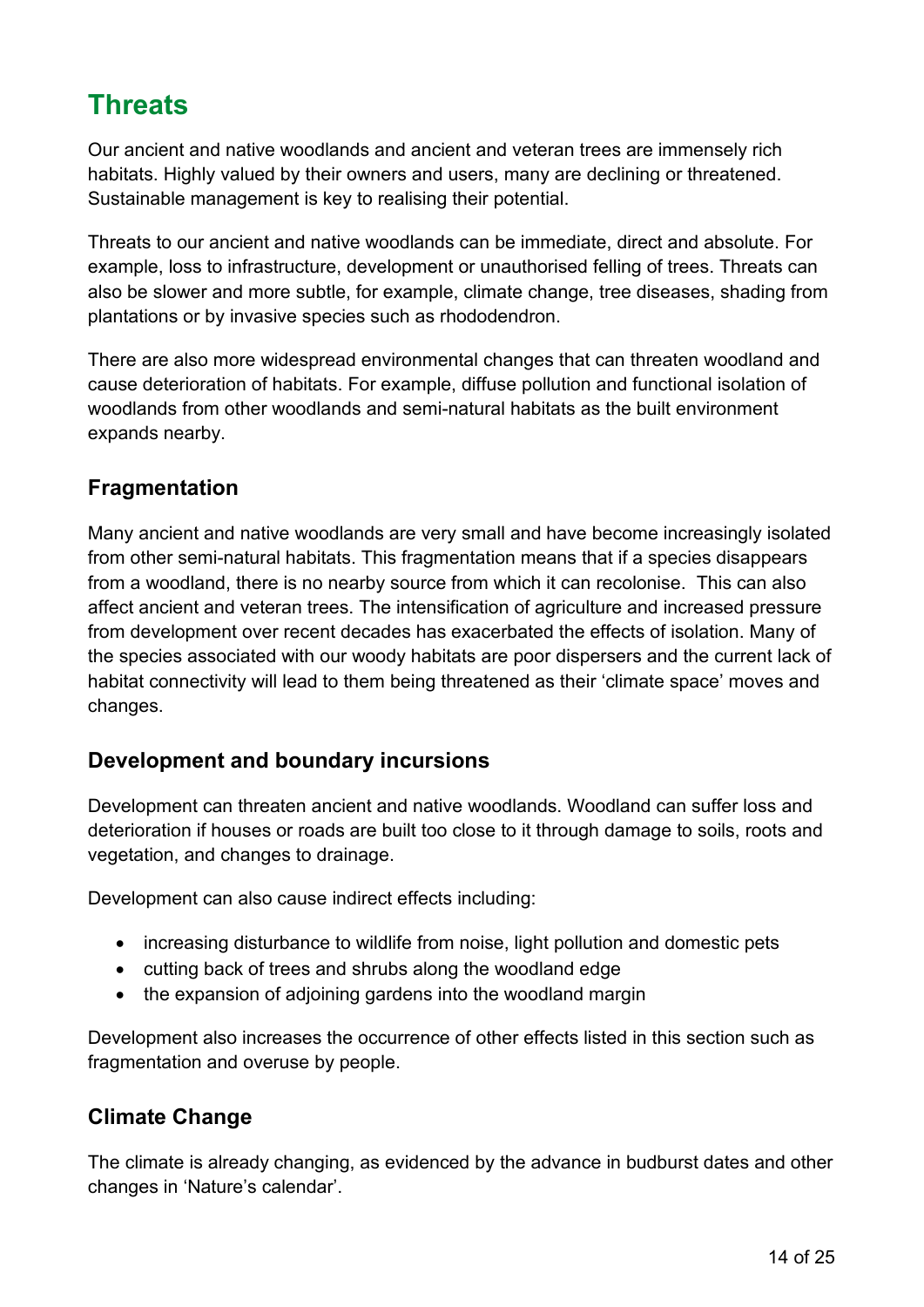Most tree species in England have wide geographic distribution across Europe and will persist in our landscape. Our ancient woodlands are genetically diverse and have a high potential for evolutionary adaptation. This does not mean that climate change will not affect them.

Climate change is likely to effect woody habitats with an increase in:

- winter rainfall
- damage caused by wind
- the frequency and severity of summer drought
- the potential for wildfires.

Milder winters could also see an increase in populations of insect and mammal pests in woodland.

#### **Damage from grey squirrels, deer and livestock**

Unsustainably high populations of wild deer prevent natural regeneration, reduce the understory structural complexity, and impoverish woodland ground flora.

Intensive grazing by livestock can result in the loss of important features and threaten the long-term viability of woods. Heavy trampling can lead to erosion and loss of vegetation that supports biodiversity. Conversely, in ancient wood pasture and parkland settings, low levels of browsing and grazing can help to maintain biodiversity.

Squirrels can threaten trees by stripping bark from stems and branches. The bark-stripped patches can let in disease, leave scars and alter the form of the tree. This can limit the future use of the tree for timber production and can even cause trees to die.

#### **Inadequate or inappropriate management**

Many woodland species are dependent on the structure created by traditional management practices such as coppicing. This plays a fundamental role in maintaining diversity of structure and habitat within ancient woodland.

Economically, this traditional management has not been self-sustaining. This has led to a decline in active woodland management or conversion to other more economically viable forms of management such as single age and single species stands. These management types do not provide rich habitats for biodiversity and species.

Changes to harvesting practices, especially increased mechanisation with heavy machinery, have the potential to increase soil compaction and erosion if not carefully managed.

Ancient and veteran trees, including in wood pasture and parkland, are particularly threatened by:

• inappropriate agricultural management and other land management activities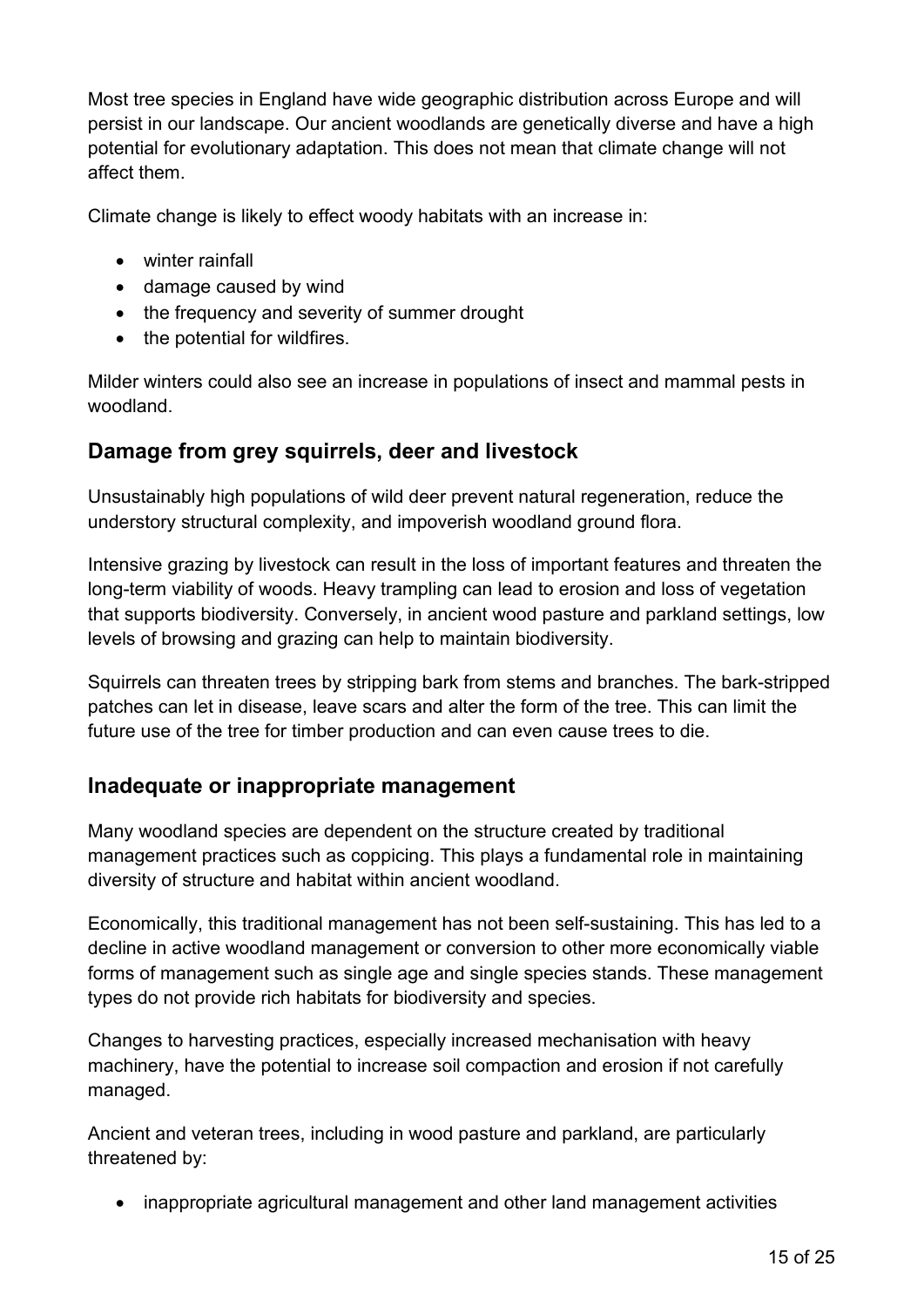- soil compaction
- ploughing in the root zone
- agricultural chemicals, including on neighbouring land

Poor tree management such as inappropriate tree cutting (or neglect of pollarding regimes) and removal of deadwood negatively impacts the value of ancient and veteran trees.

#### **Invasive and non-native plant species**

Invasive and non-native species can have detrimental effects on both biodiversity and cultural heritage features in ancient and native woodlands.

Non-native species that are widespread and cast a lot of shade can all but eradicate ground flora. For example, rhododendron and some planted conifers. Other invasive shrub species include cherry laurel, snowberry and gaultheria. Himalayan balsam and Japanese knotweed can be problematic along watercourses and in wet woodlands.

#### **Pests and diseases**

There is an increasing threat to ancient and native trees and woodland from non-native pests and pathogens. This is partly because of globalisation, including trade in both live plants and in wood products. It is also exacerbated by climate change, which allows some pests and pathogens to do better in the warming climate.

Current pests and diseases causing issues in ancient and native woodlands and to populations of ancient and veteran trees include:

- ash dieback
- acute oak decline
- sweet chestnut blight
- oriental chestnut gall wasp
- oak processionary moth
- several species of *Phytophthora*

The threat these pests and pathogens pose to ancient and native woodland trees is variable and new pests and pathogens may continue to arise.

#### **Diffuse pollution and air quality**

There has been a significant rise in nutrient levels in soils and groundwater in recent decades from agricultural fertilisers and wider atmospheric pollution. This is adversely affecting the flora of our woody habitats, favouring common 'weedy' species over the more distinctive woodland plants.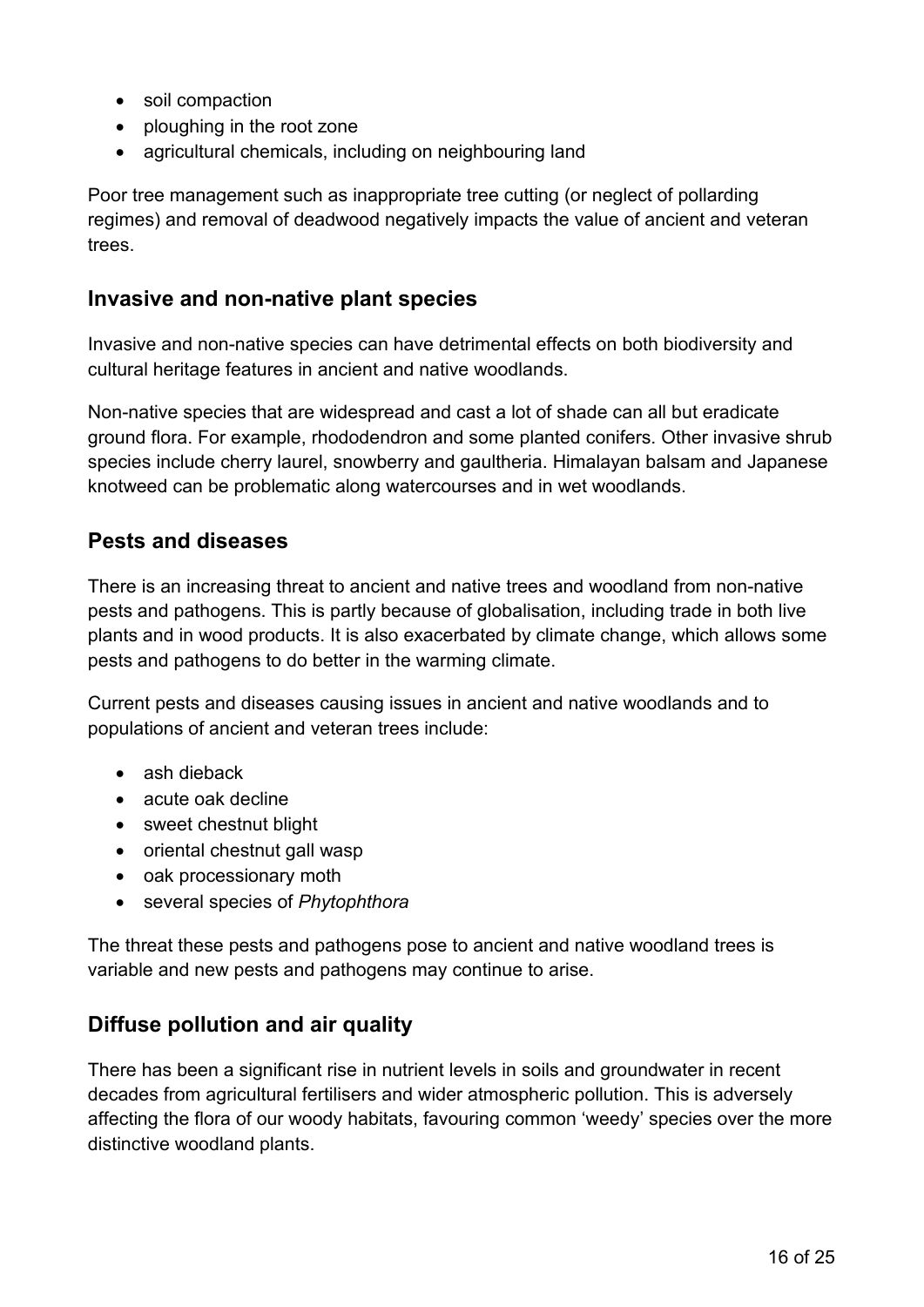Air pollution, including airborne nutrients and dust particles such as nitrogen, is a serious threat and affects ancient woodlands and ancient and veteran trees. It causes changes in bark chemistry, light levels and the composition of species growing on the bark of these trees, including lichens, mosses and invertebrates that are often rare.

#### **Inappropriate recreational use**

Sensitive habitats, such as ancient woodlands, can suffer when people use them excessively for recreation or inappropriate activities and access is not managed appropriately.

Society benefits from having access to, and recreational use of habitats such as ancient woodland. This high-quality environment stimulates interest in nature as well as offering health and wellbeing benefits, but access needs to be managed appropriately.

Walking, cycling, horses and other vehicles can cause compaction and erosion of the soil and supress ground flora and fauna without suitable access management and support to enable responsible recreation.

Dogs can disturb wildlife and cause enrichment of soils if owners do not remove dog waste.

Removing fallen branches or trees for firewood reduces important deadwood habitats and reduces biodiversity. Anti-social behaviour such as vandalism, littering, arson and flytipping can also have negative impacts on the habitat.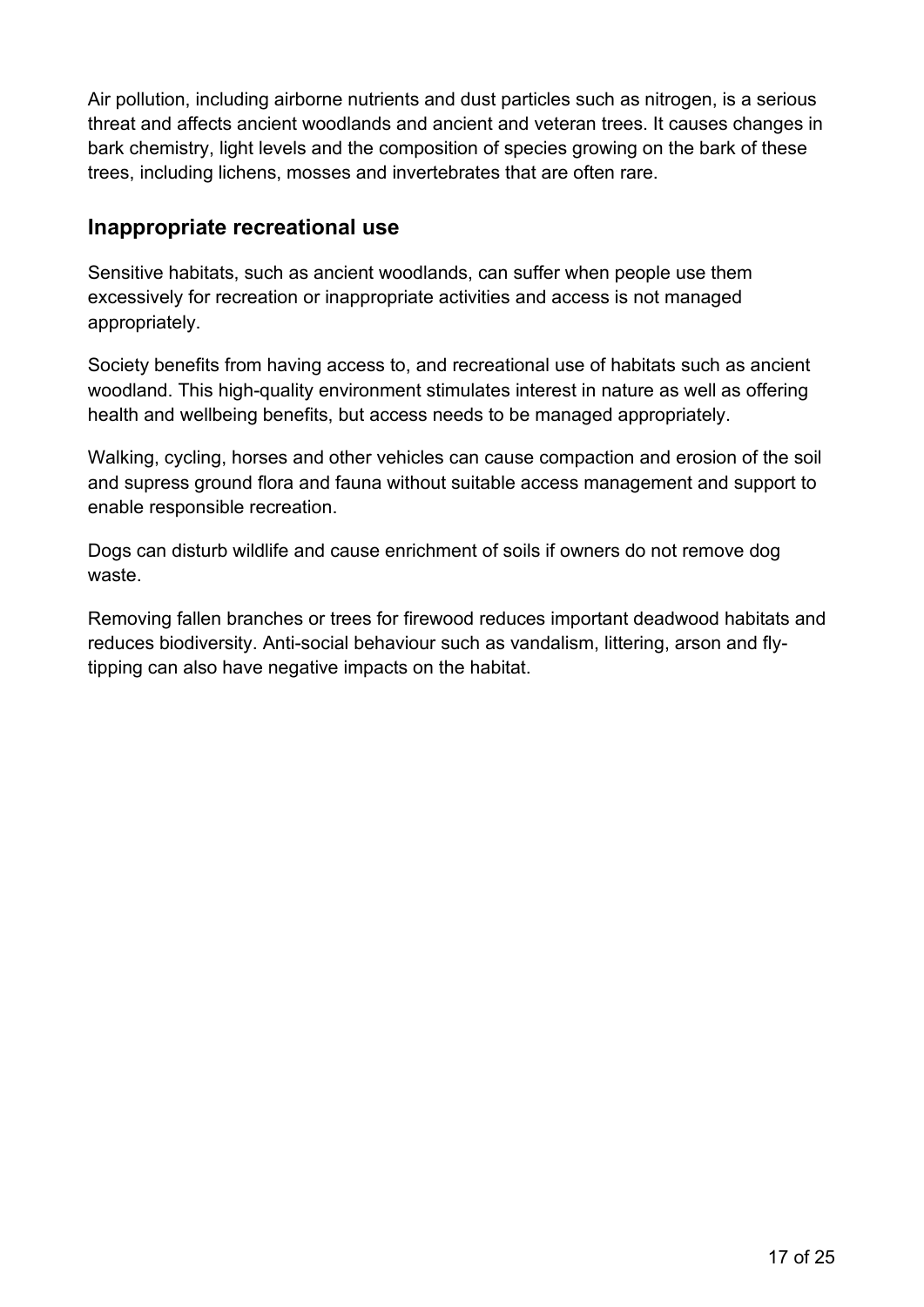# <span id="page-17-0"></span>**Policy principles and strategic objectives**

Our vision for our ancient and native woodlands by 2050 is that ancient and native woodlands, and ancient and veteran trees are:

- appropriately protected
- sustainably managed in a wider landscape context
- providing a wide range of social, environmental and economic benefits to society

We have created a set of policy principles and strategic objectives to guide policy development and delivery across government to achieve this vision.

We will work to embed these principles and strategic objectives across future policy in England to make sure the importance of ancient and native woodlands and ancient and veteran trees is recognised. We have identified a number of actions the Government is taking or will take in the short term to achieve this.

### **1. Protection of the resource**

Our strategic objectives are to:

- **maintain and enhance the existing area of ancient woodland**
- **conserve and enhance the existing resource of ancient and veteran trees**
- **recognise the value of and protect long-established woodland**

Our main priority is to protect ancient woodland, and ancient and veteran trees from the threats listed in this policy document. We must also recognise the value of longestablished woodland and consider options to provide greater protection to these habitats from development

To protect the resource of woodlands and trees the Government will:

- 1.1.undertake a review of the National Planning Policy Framework to make sure it is correctly implemented for ancient woodland and ancient and veteran trees. The Government will also strengthen guidance if needed and consult on stronger wording to better protect ancient woodlands
- 1.2.require local planning authorities to consult the Secretary of State for Levelling Up, Housing and Communities before granting planning permission for developments affecting ancient woodland
- 1.3.consult on the protections for long-established woodlands in the planning system, recognising their high ecological and societal value
- 1.4.create a long-established woodland inventory to cover England and help identify these woodlands to inform future protection
- 1.5.update the Ancient Woodland Inventory to cover the whole of England. This will include mapping smaller ancient woodland sites of 0.25 hectares and introducing a new category for ancient wood pasture and parkland and infilled ancient wood pasture and parkland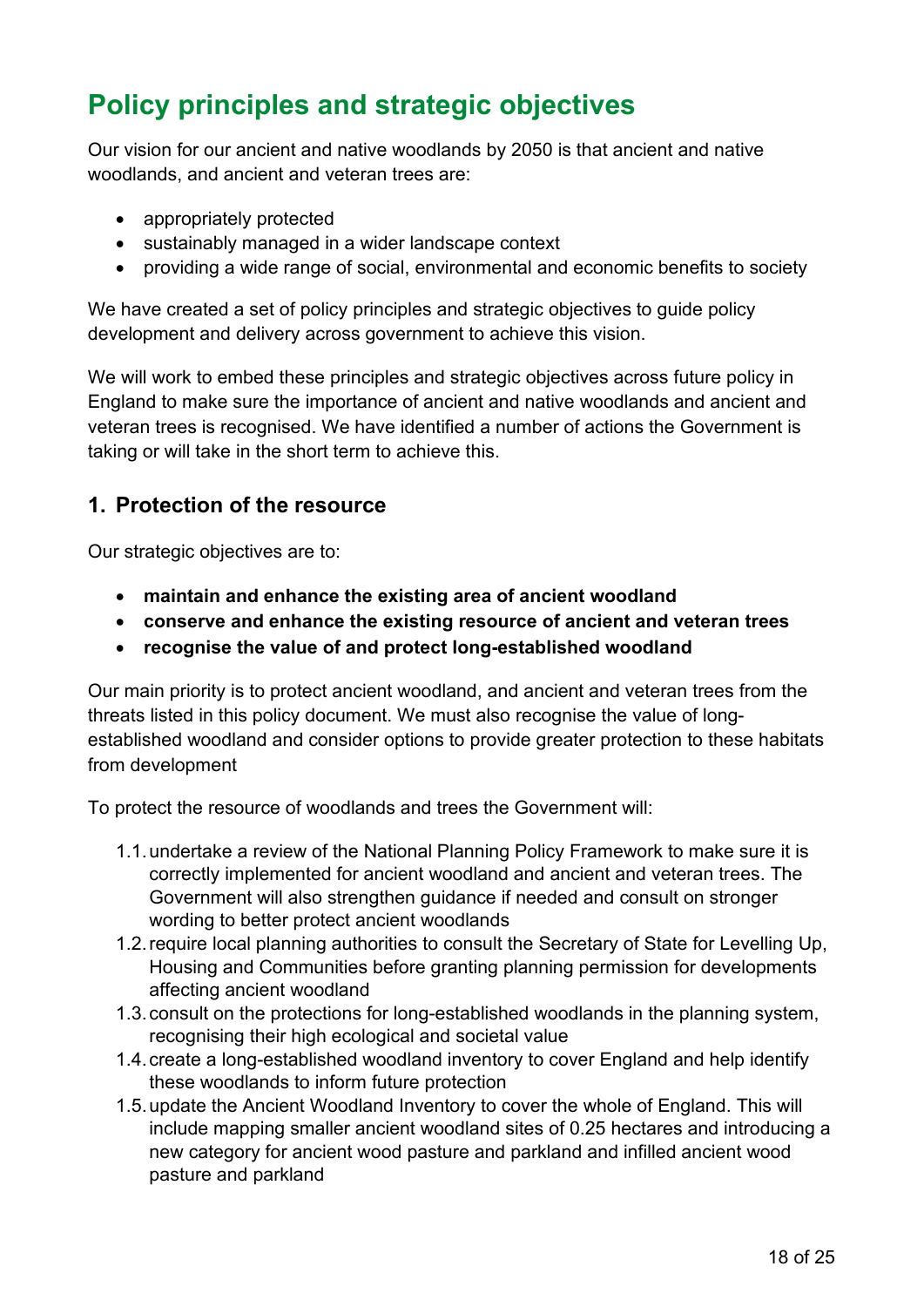# **2. Expansion of the resource**

Our strategic objectives are to:

- **increase the net area of native woodland**
- **establish new woodlands, wood pasture and parkland and future veteran trees**
- **provide greater connectivity for habitats and species by encouraging new woodlands near and adjacent to existing resources**

We must increase the total extent of native woodland to deliver our net zero ambitions and support nature recovery in England. We must also enhance the landscape connectivity of these habitats to make sure our woodlands are bigger, better and more connected as part of the Nature Recovery Network. We must also take steps to identify, conserve and enhance future veteran trees as the lack of replacement 'future veterans' is a significant challenge for the future health of this resource.

To expand the resource of woodlands the Government will:

- 2.1.continue to develop the proposed statutory target to increase tree canopy and woodland cover in England
- 2.2.work with others to develop the Nature Recovery Network which will support the increase of woodland cover and better connect our ancient and native woodlands and ancient veteran trees in the landscape
- 2.3.encourage Local Nature Recovery Strategies to expand and connect our ancient and native woodlands
- 2.4.Implement the requirements of Biodiversity Net Gain and identify opportunities to create and enhance important habitat including native woodlands
- 2.5.Provide support and incentives for native woodland creation through current and future environmental land management schemes
- 2.6.Provide support to encourage the identification and protection of future veteran trees through [Countryside Stewardship Higher Tier](https://www.gov.uk/guidance/higher-tier-manual-countryside-stewardship)

## **3. Improved ecological condition**

#### Our strategic objective is to **improve and maintain the ecological condition of ancient and native woodland and ancient veteran trees.**

We must improve condition and restore severely degraded sites, such as plantations on ancient woodland sites. This will make sure these habitats do not deteriorate and that appropriate management is encouraged to achieve the greatest outcomes for our ancient and native woodlands and ancient and veteran trees. We recognise there are many barriers to achieving improved ecological condition and we will seek to address these to help land managers improve condition of these valuable trees and habitats.

To improve the ecological condition the Government will: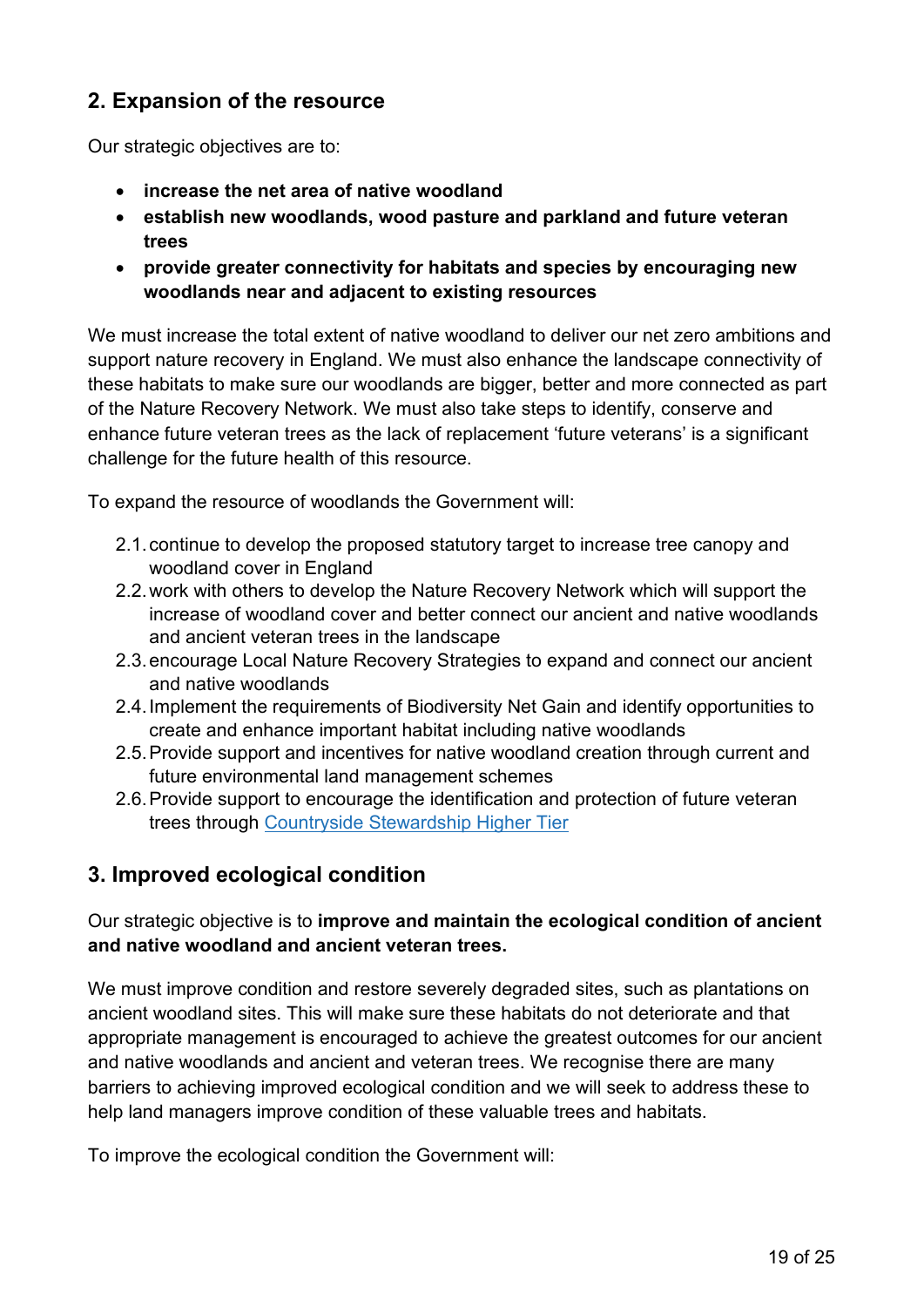- 3.1.provide support and incentives for ancient and native woodland, ancient wood pasture and parkland and ancient and veteran tree management through current schemes
- 3.2.consider how best to support and incentivise these trees and habitats in future environmental land management schemes
- 3.3.support work on the ground to improve the condition of ancient semi-natural woodland and to restore plantations on ancient woodland sites while making sure they continue to provide owners with income
- 3.4.support Forestry England to manage ancient woodland sites across the nation's forests to improve their ecological value and ultimately restore all plantations on ancient woodland sites to resilient native woodland

# **4. Protection and recovery of woodland species**

Our strategic objective is that **rare, threatened or Priority species associated with ancient and native woodland and ancient and veteran trees should be conserved, enhanced and where appropriate, reintroduced**.

Without these valuable, connected habitats, many of our priority species, such as dormice and pine martens cannot survive.

To protect and recover woodland wildlife the Government is:

4.1.providing guidance on good practice management for priority species and the reintroduction of species

#### **5. Improved resilience**

Our strategic objective is to **appropriately manage ancient and native woodland and ancient and veteran trees to make sure they are resilient to the threats of climate change, pests and diseases.**

We must address existing threats, reducing excessive browsing from deer or livestock and impacts from grey squirrels to allow natural regeneration of resilient native species to take place.

We do not know how well these woodlands will adapt to the threats of climate change, including the increased pressures from tree disease. Many of our woodlands do not have diverse species or are not structurally diverse which makes them less resilient to threats. Some of our native woodland species, such as ash, are already suffering from the impacts of tree disease which is affecting their resilience and ability to regenerate. We must therefore encourage greater diversity in these woodlands. It is critical that we closely monitor the ecological condition of our native woodland resource so that we can take appropriate action when there is a need to do so. In the interim, the Government provides [practical advice to landowners on ways they can better manage their woodland to combat](https://www.gov.uk/government/publications/managing-englands-woodlands-in-a-climate-emergency)  [the effects of climate change.](https://www.gov.uk/government/publications/managing-englands-woodlands-in-a-climate-emergency)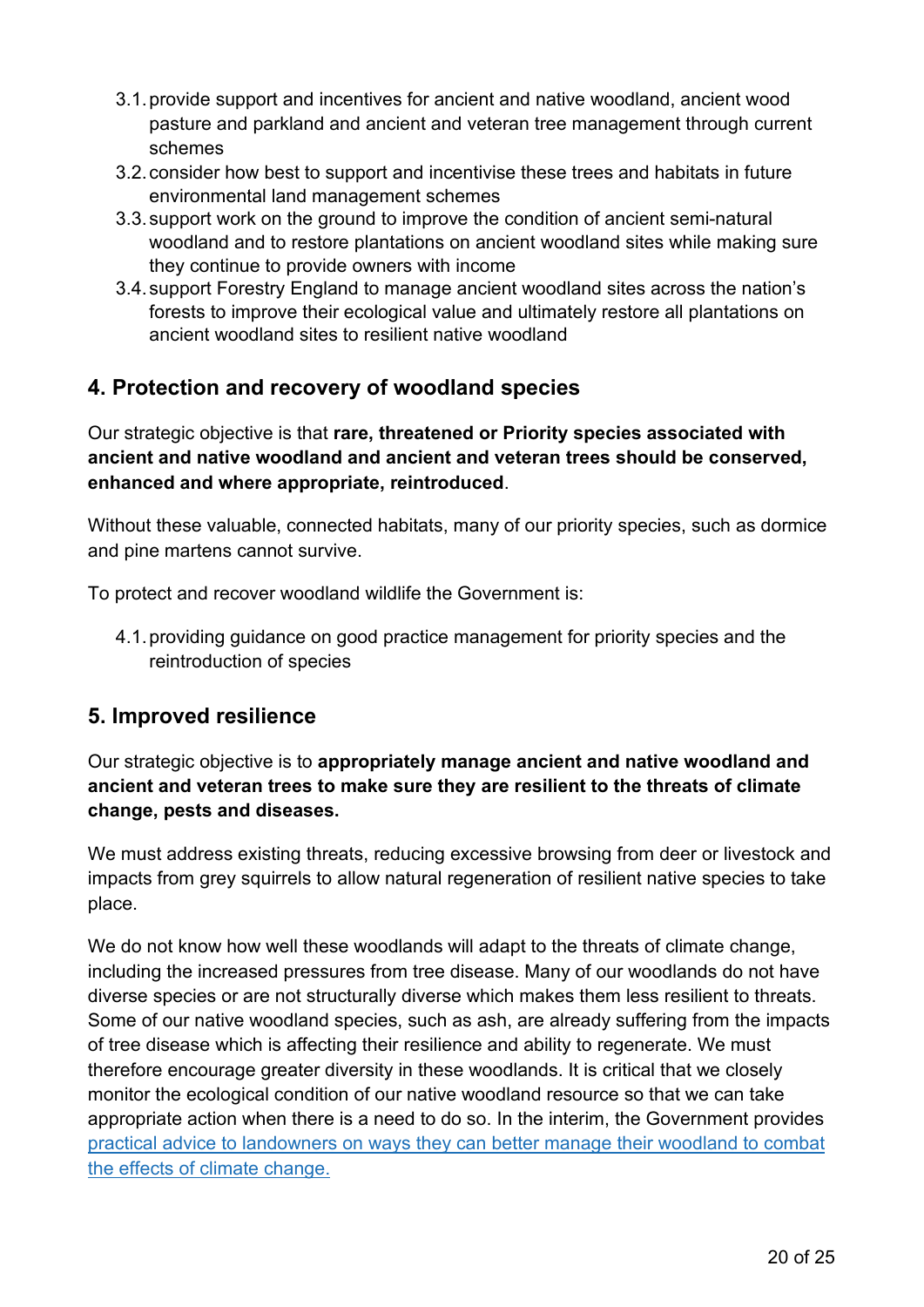To improve resilience the Government will:

- 5.1.publish the Woodland Resilience Implementation Plan by 2024, to inform active management approaches, increase resilience and make sure woodlands will thrive in the future
- 5.2.publish a Deer management strategy and revised Grey squirrel action plan by the end of 2022 to encourage more effective management of invasive and problem species to reduce external pressures on ecosystems and allow regeneration and adaptation of tree populations
- 5.3.encourage diversity of species and genotypes, where appropriate in new tree establishment, which may help woods to adapt to changing climatic conditions and reduce the impact and severity of pest and disease outbreaks
- 5.4.publish the Plant Biosecurity Strategy for Great Britain in 2022 to ensure excellent biosecurity practices among landowners and encourage responsible management of pests and diseases to minimise spread and severity of impacts

# **6. Supporting the economy**

Our strategic objective is to **sustainably manage ancient and native woodlands and trees, recognise them for their natural capital value and contribution to the economy.**

We want to make sure that our ancient woodlands remain functioning ecosystems as the climate changes and pests and diseases threaten tree species. A portfolio approach to managing ancient and native woodlands should be taken by woodland managers, focussing on:

- the type and associated value of the woodland
- the land managers objectives for the site
- the wider ecological, financial and social impacts of the management

Approaches should be appropriate to the site, ranging from light touch, non-intervention management, to more traditional practices such as coppice management and managing woodlands more commercially for timber and wood products.

To support the economy the Government will:

- 6.1.increase the recognition of ecosystem services that native woodlands can provide, for example flood alleviation and pollution mitigation, and develop markets for them to encourage private investment in woodland management while safeguarding wildlife and cultural heritage values
- 6.2.promote the sustainable production of timber and other non-timber woodland products from existing ancient and native woodland

## **7. Supporting health and wellbeing**

Our strategic objective is to **support ancient and native woodlands and trees to increase their contribution to our health and wellbeing.**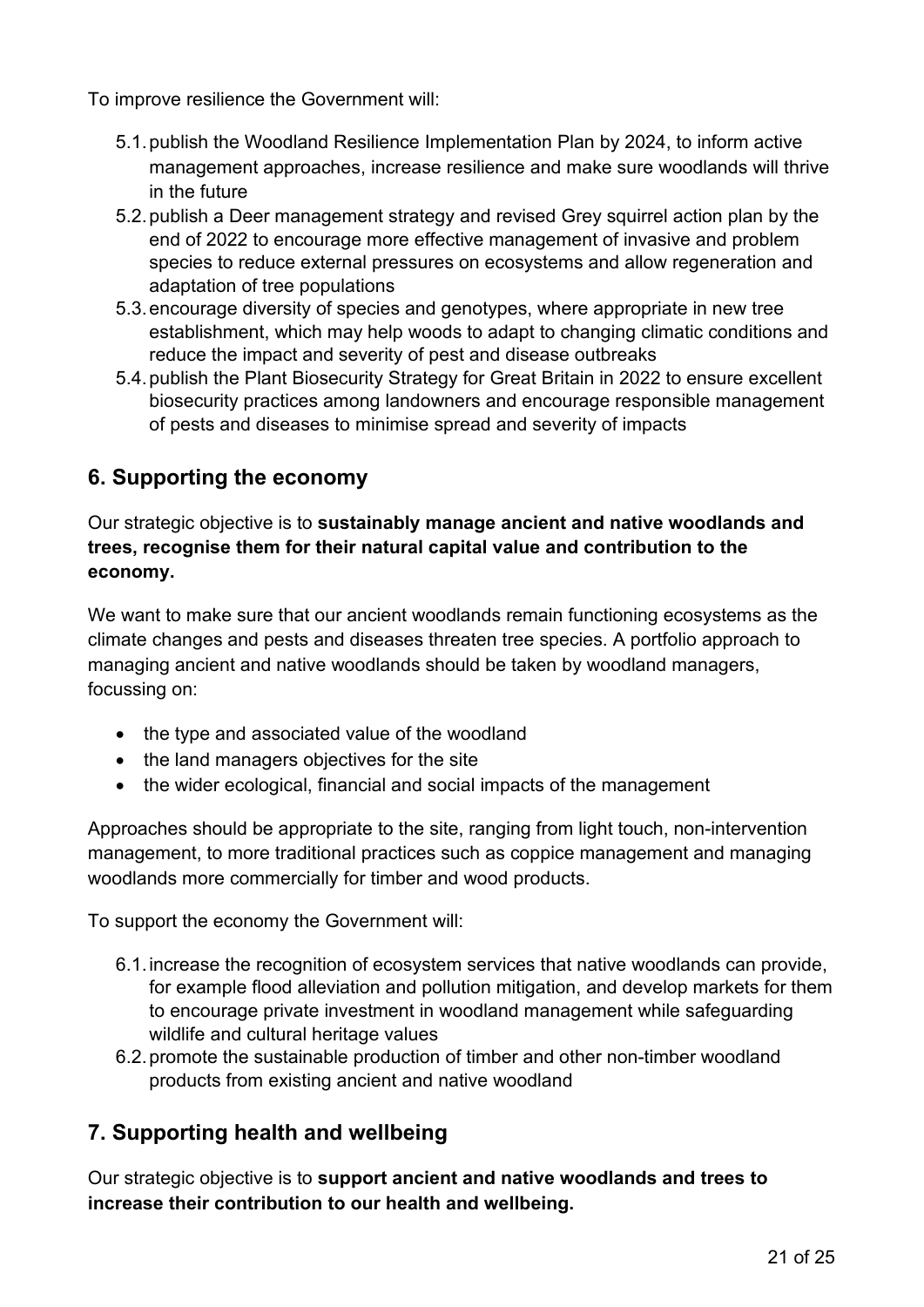Many ancient woodlands provide public access, allowing people to make important contact with nature that helps to promote interest in the protection of these habitats, while delivering many health and wellbeing benefits. We encourage the responsible use of these habitats, especially those woodlands close to where people live.

To support health and wellbeing the Government will:

7.1.publish a Woodland access implementation plan. This plan will establish positive behaviours by the public and support landowners to manage their accessible sites to benefit both society and nature

## **8. Protection of cultural heritage**

Our strategic objective is to **protect, conserve and enhance the cultural heritage of ancient woodlands and ancient and veteran trees.** 

The age of England's ancient woodlands and ancient and veteran trees means they are rich in cultural heritage and hold an important record of historic management practices. They often include valuable historic features which cannot be recreated due to the extensive timescales associated and we must therefore protect them.

To protect cultural heritage the Government will:

- 8.1.promote good working practices and improve historic data resources to make sure valuable historic features are identified, protected and conserved
- 8.2.encourage, where possible, the restoration of traditional management practices, such as coppicing and pollarding to conserve, restore and enhance landscape character

## **9. Safeguarding landscape context**

Our strategic objective is to **recognise, protect and enhance the value of ancient woodland and ancient and veteran trees in our landscape.** 

Ancient woodland and ancient and veteran trees have been a feature of our landscapes for centuries. They provide an important sense of place and local distinctiveness to landscape character which we must protect. Where activity such as intensive agriculture and development takes place near these habitats, we should consider adequate buffer zones to protect the resource from harm.

To safeguard the landscape the Government will:

- 9.1.make sure the management and creation of ancient and native woodland conserves and enhances the local distinctiveness and landscape character
- 9.2.avoid and minimise the effects of intensive land uses such as agriculture and development that are in close proximity to or adjoin ancient or native woodland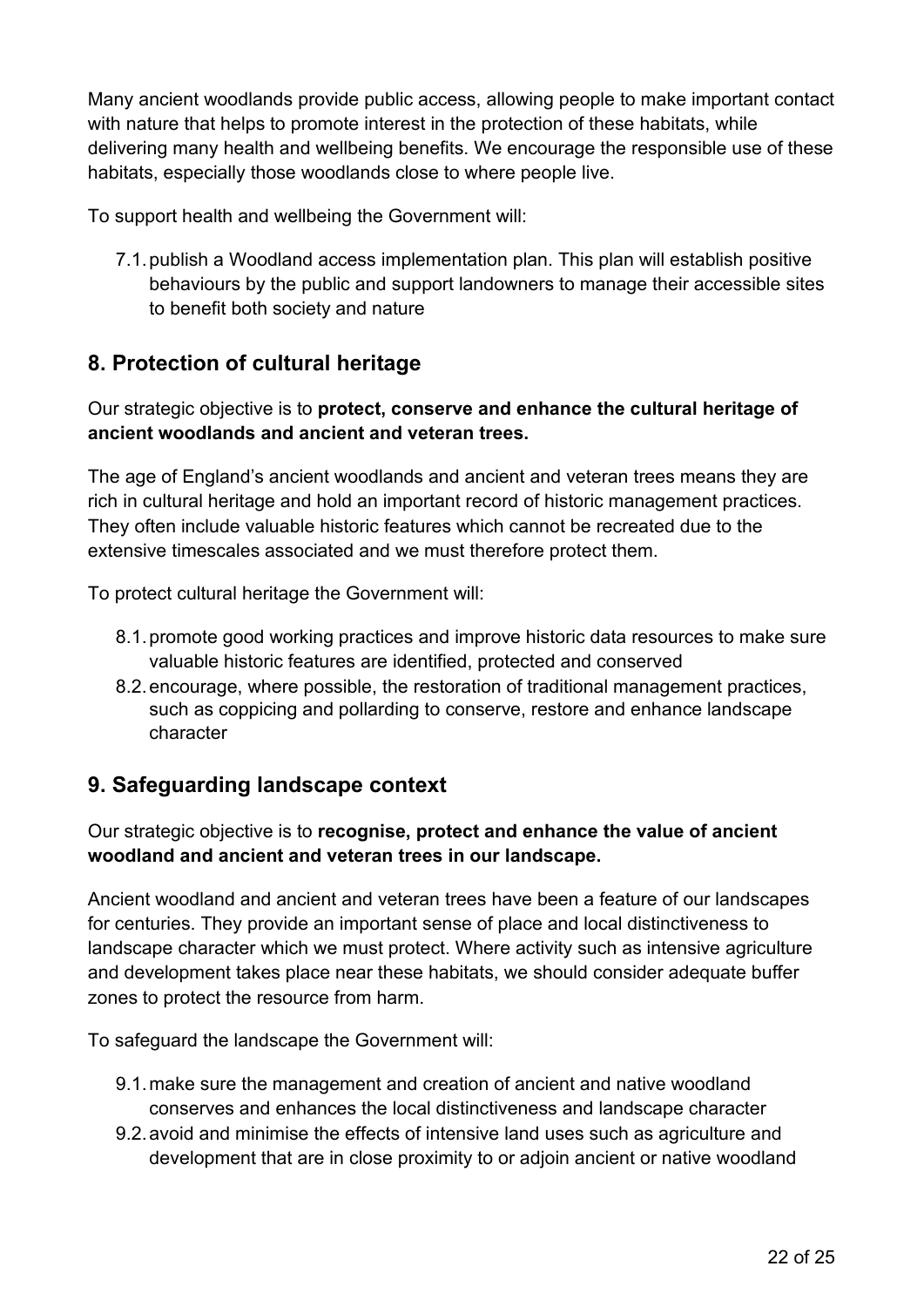# <span id="page-22-0"></span>**Measuring success**

This policy details the direction we must take to improve how England perceives and treats ancient and native woodlands and ancient and veteran trees. Changes within these habitats is likely to be gradual and we hope to see progress towards our vision by 2050 and beyond.

To measure the success of this policy we have noted the outcomes we hope to achieve. We will use these outcomes to monitor progress and assess the success of the policy by reviewing it every 5 years.

We are limited by the data currently available, and we do not yet have sufficient data to measure all the ambitions we set out to achieve in this policy statement. There are more outcomes we would like to monitor but we must work with others to improve the data and metrics available to allow us to do so in the future. For example, we will work with the others to consider whether future iterations of the National Forest Inventory Woodland Ecological Condition Assessment will allow us to better monitor the progress we are making to improve the condition of our ancient and native woodlands.

By 2050 and beyond we will:

- maintain the existing area of ancient woodland
- maintain the existing resource of known ancient and veteran trees, excluding natural losses from disease and death
- identify and introduce appropriate protections for existing areas of long-established woodland
- achieve a net increase in the area of native woodland
- make sure at least 75% of woodland Sites of Special Scientific Interest are in favourable condition by 2042
- improve the condition of the majority of native woodland to make sure they're either in favourable ecological condition or improving by 2030
- restore or gradually restore the majority of plantations on ancient woodland sites to native woodland by 2030
- sustainably manage deer and squirrel populations to reduce the level of browsing damage in native woodlands
- increase the percentage of ancient and native woodland in active management
- create high genetic and structural diversity of native species in new planting
- reduce the number of designated heritage assets in ancient woodland on the Heritage at Risk register
- increase the number of people who have access to an ancient or native woodland near to where they live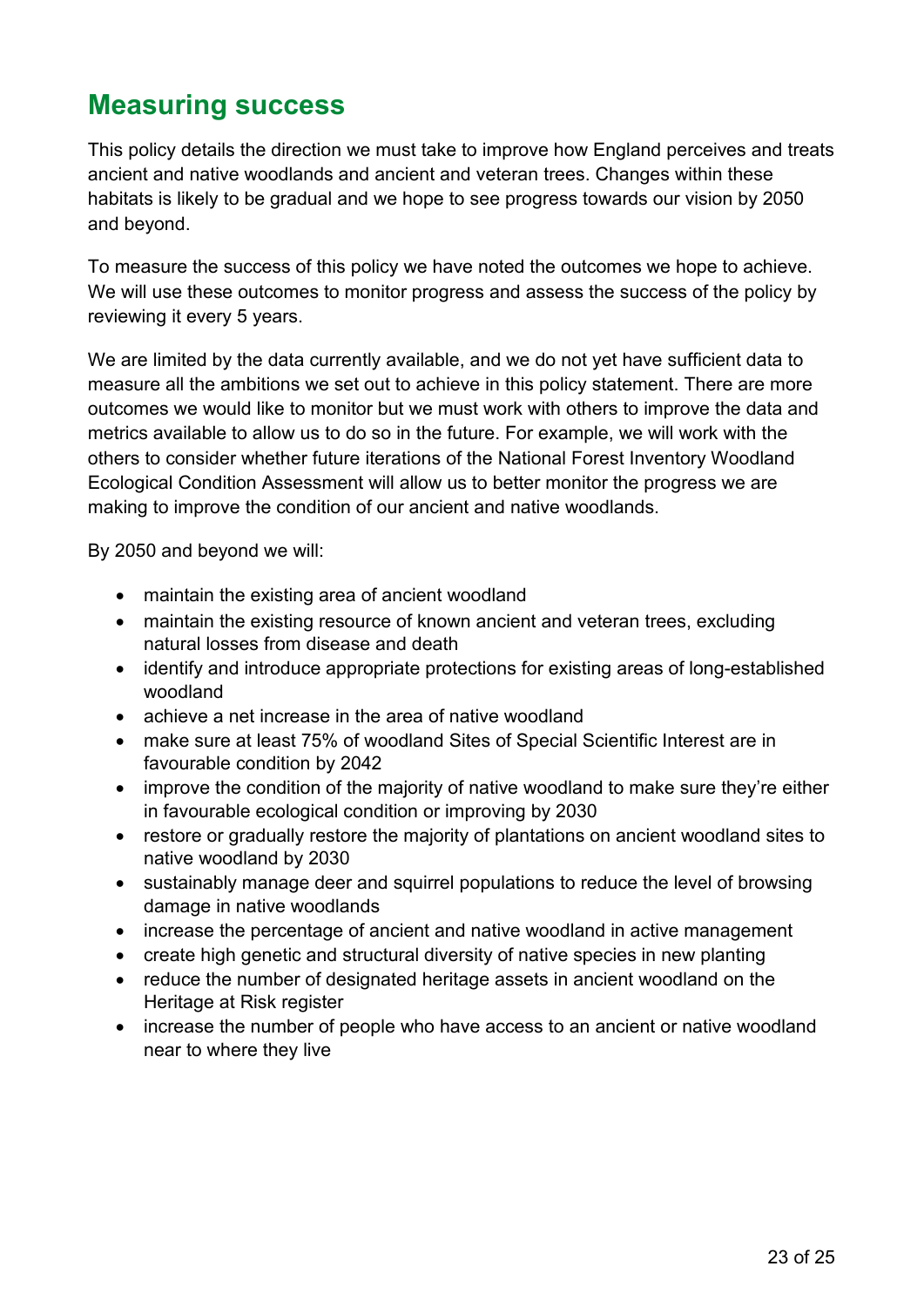# <span id="page-23-0"></span>**Glossary**

Definitions of different habitat types mentioned in this policy statement.

### **Ancient woodland**

This is areas of woodland that have been continuously wooded since at least 1600AD.

**Continuously Wooded** – Continuously wooded means it has always been woodland, never cultivated or converted to agricultural use or burned intentionally. This includes woodland that has been periodically felled or coppiced, as long as woodland has been allowed to naturally regenerate or has been replanted.

Ancient woodland includes:

**Ancient Semi-Natural Woodlands (ASNW)** - Ancient woodland of mostly native tree species, usually derived from coppice or natural regeneration. ASNW often include oldgrowth characteristics such as ancient and veteran trees and large diameter standing and fallen deadwood. They are dynamic ecosystems that can include many other habitat types such as species rich grassland, heathland, wetland and freshwater systems.

**Plantations on Ancient Woodland Sites (PAWS**) - Ancient woodland sites that have been converted to plantations dominated by non-native tree species. These often retain some remnant features characteristic of ASNW such as ground flora along rides or preplantation native trees.

**Ancient Wood Pasture and Parkland (AWPP)** - derived from the traditional practice of managing trees in tandem with grazing, characteristically with at least some open grown or pollarded veteran trees or shrubs, old-growth characteristics and diverse and dynamic open and open-wooded habitats.

**Infilled Ancient Wood Pasture and Parkland (IAWPP)** –where the open habitat between open grown or veteran trees in AWPP has infilled, either through natural regeneration or planting, resulting in closed canopy woodland.

## **Ancient and veteran trees**

These can be individual trees or groups of trees. They are found in ancient woodlands and as trees outside woods.

**Ancient trees** are exceptionally valuable for their biodiversity, cultural and heritage value. They are irreplaceable habitats that can:

- be of a great age relative to others of the same species
- be large, depending on species, site and management history
- have significant decay features such as hollowing and a crown structure typical of old age